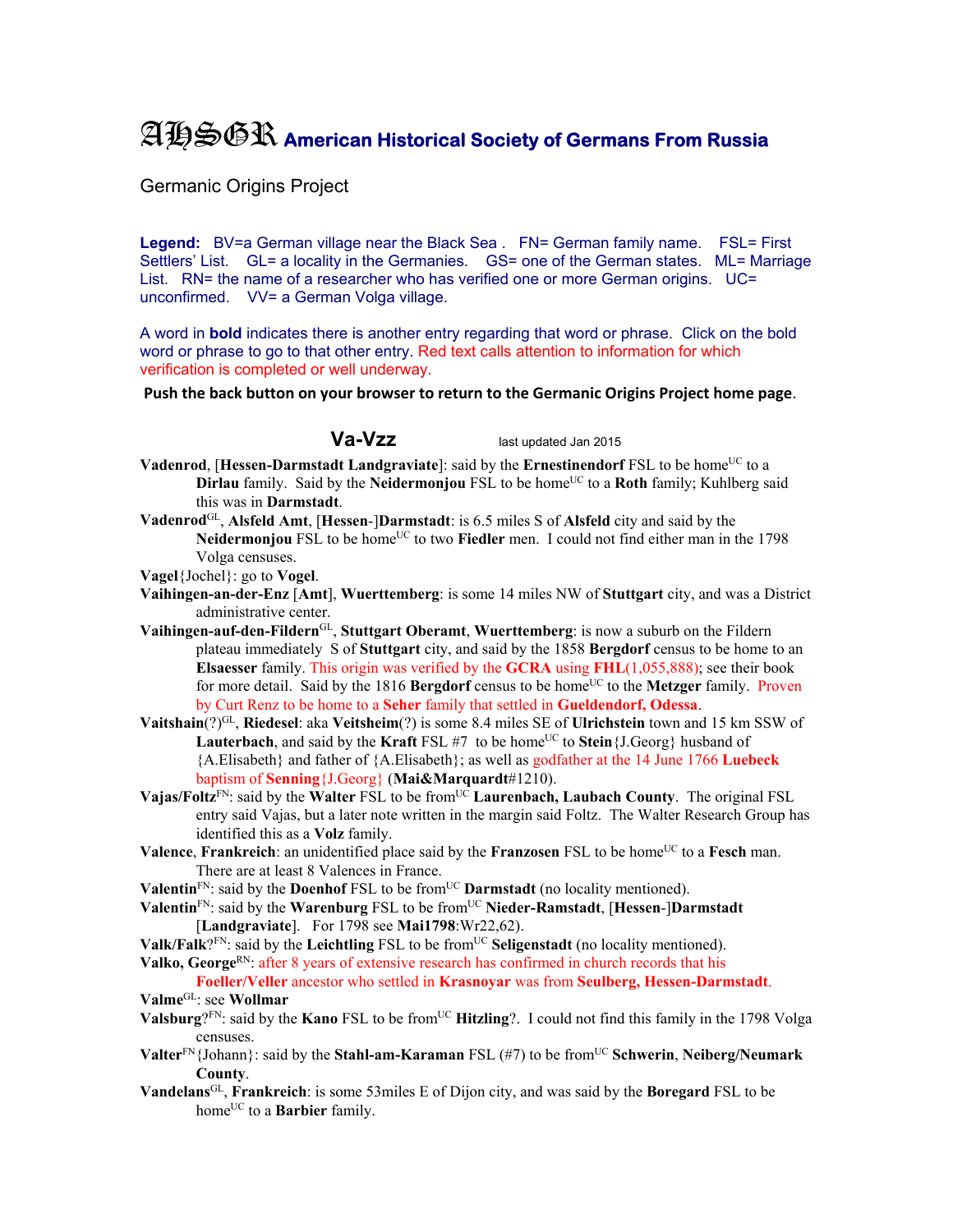**van der Manen**<sup>FN</sup>: said (no locality mentioned) by the **Neidermonjou** FSL to be from<sup>UC</sup> **Holland**. I could not find this family in the 1798 censuses.

**van der Nauweland**<sup>FN</sup>: said by the **Katharinenstadt** FSL to be from<sup>UC</sup> Bebrinheim, West Holland.

- **Vadenrod**, **Alsfeld** [**Amt**, **Hessen-Darmstadt Landgraviate**]: is 10 km S of **Alsfeld** city and is said by **KS**:118 to be home<sup>UC</sup> to **Albach**{J.Georg Peter}. Said by KS:119 to be home<sup>UC</sup> to **von der Au**{Johann}.
- **Varel** [**County**], **Oldenburg** [**County**]: Varel town is 26 km N of Oldenburg city, and was said by the **Stahl-am-Tarlyk** FSL to be home<sup>UC</sup> to the **Riedlew**? family. **Varel** was in 1760s a small independent barony surrounded on 3 sides by **Oldenburg County** and facing the North Sea on the other side.
- Varnotte<sup>FN</sup>: said by the **Katharinenstadt** FSL to be from<sup>UC</sup> Liege, London with a Vertott wife. Surely the London is a mistake. Pleve thought this might be **Warnold**.
- **Varth**<sup>FN</sup>: said by the **Kano** FSL to be from<sup>UC</sup> **Nassau** (no locality mentioned). I could not find this family in the 1798 Volga censuses.
- **Vasilevka**VV: a variation of the Russian name for **Basel**VV.
- **Vaslavitz/Waslawiz near Neuschlosz, Bohemia**: an unidentified place said to be home<sup>UC</sup> to **Richter**{Anton} who married **Wagner**{Catharina} in **Woerhd** 26 May 1766 (Mai&Marquardt#814 & KS150). Was said to be home<sup>UC</sup> to Wagner<sup>{Catharina}</sup> who married **Richter**{Anton} (**Seelmann** FSL #54).

**Vasvoldt**: an unidentified place or home to a Royal Prussian regiment. See **Fischer**{J.Andreas}.

**Vay**{Nicolaus}: fromUC **Gersfelden**, **Fulda Bishopric**, married **Schleicher**{Susanna} in **Buedingen** 26 May 1766 (**Mai&Marquardt**#666). **KS**154 & 161 have **Gersfeld** near **Fulda**. Not found in any later source.

**Veber**FN : see **Weber**{J.Heinrich}.

- **Veenendaal**(?)GL:is some 19 miles ESE of **Utrecht** city, and said by the **Katharinenstadt** FSL to be home<sup>UC</sup> to a .**Fisch** family.
- **Veil**FN: listed by the 1816 **Glueckstal** census (**KS**:675, 468) as having come via<sup>UC</sup> Polen from<sup>UC</sup> either **Ohmden** or **Gutenberg** in **Nuertingen** [**Amt**], **Wuerttemberg** and using **FHL** 1,055,850 the **GCRA** verified a **Gutenberg**, **Kirchheim** [**Amt**], **Wuerttemberg** origin. However, **KS**:298 presented this same family as **Heil**, with no origin given, and the **GCRA** using **FHL** 1,193,401 concluded, but did not prove, that the family came via<sup>UC</sup> Neu-Verbas, Hungary probably from<sup>UC</sup> **Neuhof**, **Fulda** [**Amt**], **Hesse**. In addition, using **FHL** 493,330, the **GCRA** found that a possible **Heyl** ancestor of this family had lived in **Medard**, **Meisenheim** [**Amt**], **Pfalz**. Also spelled **Heil**, **Heyl**, **Veyhl**, and **Voit**. Check the three different entries for this family in the **GCRA** book. **Veil**FN: also see **Feil**.

**Veileraporekenokh**GL**, Baden-Baden Margravite**: said by the **Walter** FSL to be homeUC to a **Morlan** family. The **Walter Research Group** has identified this as a **Mohrland** family from

## **Waldprechtsweier, Baden-Wuerttemberg**.

- **Veiock**FN: see **Faiock**.
- **Veit**<sup>FN</sup>: said by the **Goebel** FSL to be from<sup>UC</sup> **Busecker Tal, Wuerzburg**.
- **Veit/Feit**<sup>FN</sup>: said by the **Hildman** FSL to be from<sup>UC</sup> **Freiburg**. Spelled **Feit** in 1798: {J.Heinrich} (**Mai1798**:Hd13), {A.Elizabeth} (Hd12, 14), and {Franz} (Hd1).
- **Veith/Beith**{Herman F.}: married in **Luebeck** on 23 April 1766 **Hardes**{Louisa} (**Mai&Marquardt**#55). **KS**116 & 161 say going to **Volmer**. Not found in **Kulberg**, **T** or in any published FSL.
- **Veit** $\{J.Georg+w+2\}$ : **Kulberg**120 said they were from<sup>UC</sup> Gruenberg. Not found in **T**. Not found in any published FSL.,
- **Veitsheim**: go to **Vaitshain**.
- **Velburg**<sup>GL</sup>, **Kurpfalz**: said by the **Herzog** FSL to be home<sup>UC</sup> to a **Knoll** family. This may be in **Bavaria** some 31 miles SE of **Nuernberg** city.
- **Velde/Felde**<sup>FN</sup>: said by the **Krasnovar** FSL to be from<sup>UC</sup> **Bissersheim, Darmstadt.**

**Velde**FN: said by **KS**:468 to be from **Muenchingen**, **Leonberg** [**Amt**], **Wuerttemberg**. Using **FHL**#1,056,691-4 and 1,184,744, the **GCRA** proved this origin, knowing they lived for a time in

**Neudorf**. See the **GCRA** book for more. Also spelled **Velte**.

**Velde**FN: also see **Welt**.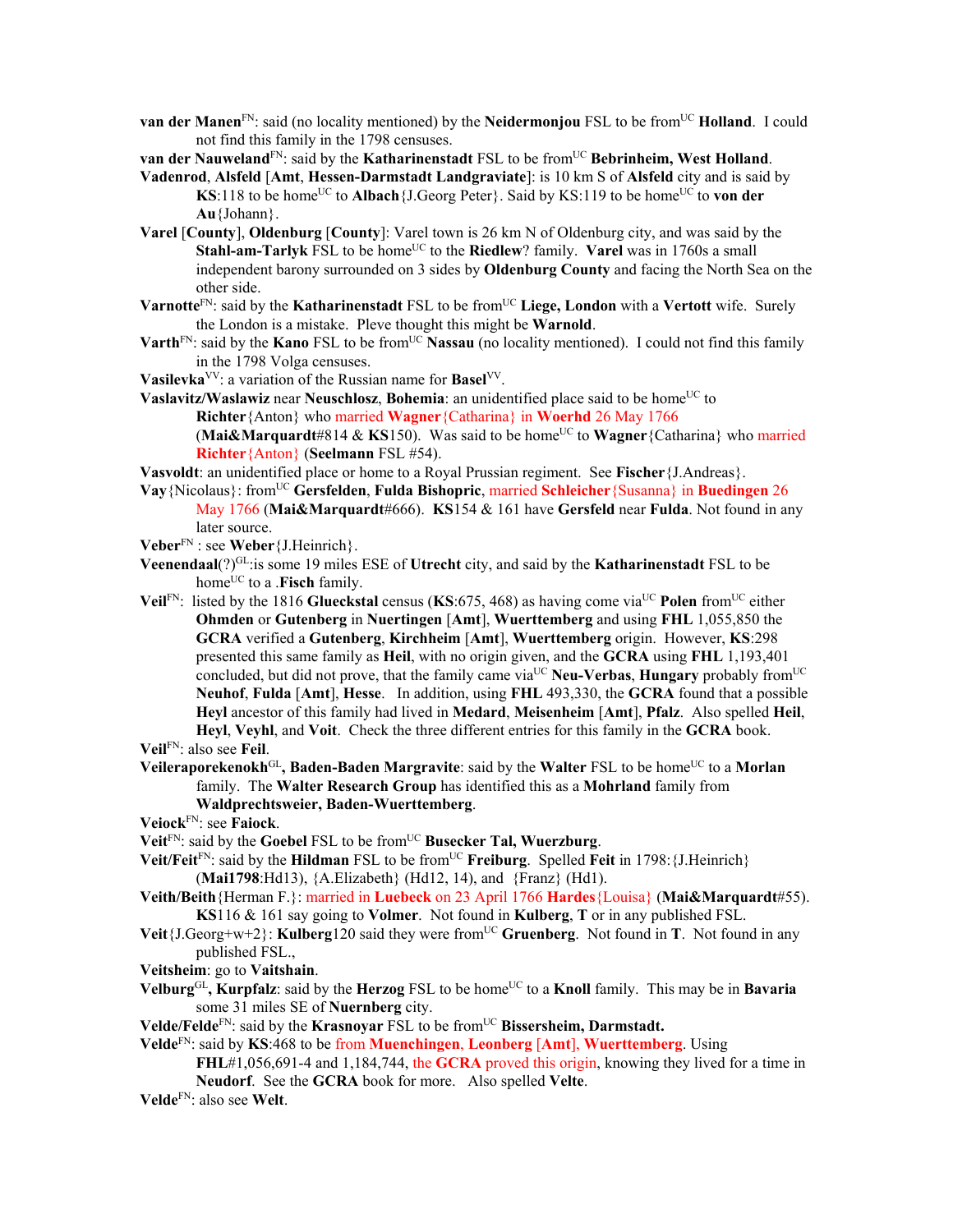- **Veldenz**GL: in the 1760s and until 1778 this was a Kreis i.e. district administrative center for the country of **Kurpfalz**. After 1778 it was part of Bavarian-owned **Rheinpfalz**. The town is some 18 miles NE of **Trier** city.
- **Velen**: an unidentified place said by **Kulberg** to be home to these families: **Meier**{Johann, single}66, **Zilke**{Mathias+wife+2 kids}68. There was at least one Velen in Bohemia, in Ukraine and 35 km NNW of Recklinghousen
- **Veller**<sup>FN</sup>: said by the **Krasnoyar** FSL to be from<sup>UC</sup> **Darmstadt** (no locality mentioned). After 8 years of extensive research, **George Valko** has confirmed in church records that this family name was **Foeller** from **Seulberg**, near Friedrichsdorf, **Hessen**.

**Veller**FN: also see **Feller**.

**Vellinghausen** $(?)^{GL}$ : Said by the **Boaro** FSL to be home<sup>UC</sup> to a **Wahlschmidt** family. This probably is one of the three **North Rhine-Westphalia** Vellinghausen or **Voellinghausen** SE of **Muenster** city: one 24 miles, one 37 miles (both in **Westphalia Duchy**) and another 52 miles (in **Mark County**). **Vellinghausen**GL: also see **Voellinghausen**.

**Velte**FN: see **Velde**.

- **Veltenhof**, **Denmark** (now **Schleswig-Holstein**): an unidentified place where **Gerhard Lang** proved the **Engelhardt**{Christian} family settled before proceeding to Russia, Balzer FSL (#11).
- **Velz**: go to**Volz**.
- **Venedig**GL**, Italien**: Venice, some 100 miles SW of Stossau, Austria, and said by the **Brabander** FSL to be home<sup>UC</sup> to an **Adamo** family. Said by the **Katharinenstadt** FSL to be home<sup>UC</sup> to a **Deroma** family.
- **Venice**, **Italy**: the German is **Venedig**.
- **Vening**<sup>GL</sup>, **Isenburg**: said by the **Walter** FSL to be home<sup>UC</sup> to a **Roth** family. This place was indentified by the **Walter Research Group** as **Wenings** now in **Hessen**.

Verchnjaja Grjaznucha<sup>VV</sup>: a variation of the Russian name for Kraft<sup>VV</sup>.

- **Verchnaja Kulalinka**<sup>VV</sup>: a version of the Russian name for **Holstein**<sup>VV</sup>.
- **Verdun**GL: see **Werden**.

**Verfahr**FN: see **von der Au**{Heinrich}.

- **Verg**<sup>GL</sup>, **Freie Adelprovinz der alten Ritter**: said by the **Walter** FSL to be home<sup>UC</sup> to a **Melkhert** family. The **Walter Research Project** identified this place as **Woerth-am-Main**, **Bavaria**, which is unlikely turf for the **alten Ritter**. I suspect that is wrong and that it is more likely near **Fulda, Hessen** either **Welkers** (some 4 miles SSE) or **Wehrda** (some 13 miles N) -- more likely the latter since it is in the midst of known **alten Ritter** lands.
- **Verkehrt**?<sup>FN</sup>: said by the **Boaro** FSL to be from<sup>UC</sup> **Breslau**. I could not find this family in the 1798 Volga censuses.
- **Verkhnaya Dobrinka**VV: a Russian name for **Dreispitz**VV.
- **Verkhnaya Grasnukha**<sup>VV</sup>: a variation of the Russian name for **Kraft**<sup>VV</sup>.
- Verkhnaya Kulalinka<sup>VV</sup>: a version of the Russian name for Holstein<sup>VV</sup>.

**Verkhovye**VV is the Russian name of **Seewald.** 

- **Versen**(?)<sup>GL</sup>, **Duenburg**: is in **Lower Saxony** some 69 miles WSW of Bremen city center, and said by the **Katharinenstadt** FSL to be home<sup>UC</sup> to a **Dietrich** family.
- **Vershinka/Werschinka**VV**:** the Russian name for **Kautz**VV**.**

Versteeg<sup>FN</sup>: said by the **Katharinenstadt** FSL to be from<sup>UC</sup> Amsterdam, Holland.

- Vertott<sup>FN</sup>: said by the **Katharinenstadt** FSL to be from<sup>UC</sup> Liege, London. Surely the London is a mistake.
- **Vescoux**, **Frankreich**: an unidentified place said by the **Franzosen** FSL to be home<sup>UC</sup> to a Lebrun family. **Vester**{A.Elisabeth}: see **Wester**(A.Eliesabeth).
- **Vetzberg**<sup>2GL</sup>: said by the **Kano** FSL to be home<sup>UC</sup> to a **Schmidt** family. This probably was in **Nassau-Weilburg Principality** some 5 miles NE osf **Wetzler** city.
- **Vexhorn**{Christoph}: fromUC **Kusel, [Pfalz-]Zweibruecken** married **Mayer**{Catharina} in **Friedberg** 9 April 1766 (**Mai&Marquardt**#305). Not found in any later source.

**Veyhl**FN: see **Veil**.

**Viborg, Juetland Royal Province**: 36 miles NW of **Arhus**, was an early jumping of point for German emigrants wishing to settle in colonies in **Denmark**.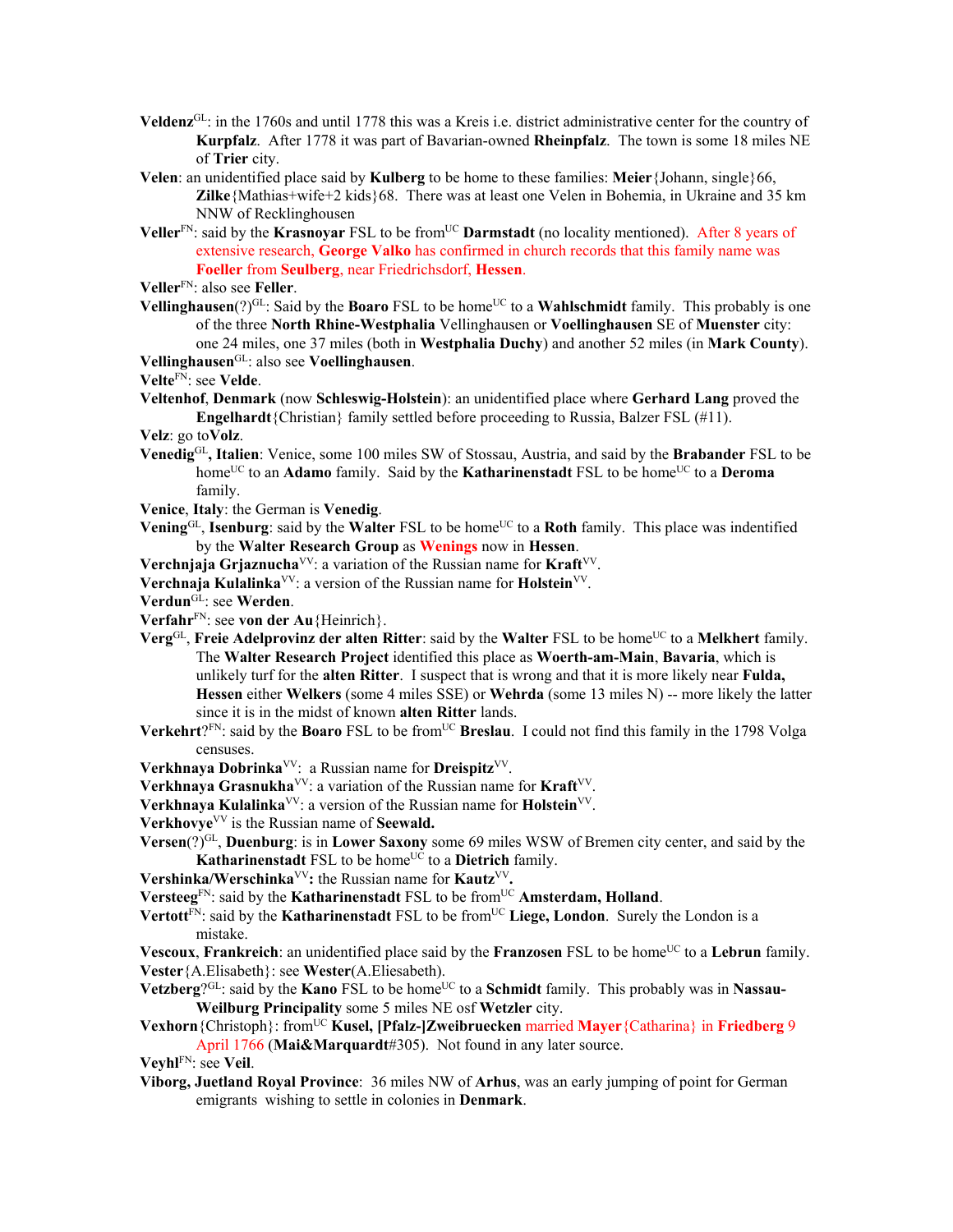**Viehrat**<sup>FN</sup>: said by the **Katharinenstadt** FSL to be from<sup>UC</sup> **Dse**(?).

- Viehrath<sup>FN</sup>: said by the Katharinenstadt FSL to be from<sup>UC</sup> Berlin with a Stiegenland wife from<sup>UC</sup> Den **Haag**.
- **Viel**FN: a **Rosslau** ML says this woman married in 1766 a **Rein** man (**Mai&Marquardt**#981). See **Rein** of **Lauwe**.
- **Vielbach, Kurmainz**: an unidentified place said by the **Leitsinger** FSL to be home<sup>UC</sup> to a **Holz** family. The only Vielbach I can find is 12 miles NE of **Koblenz** city and would then have been in **Kurtrier**, not **Kurmainz**..
- Vienna<sup>GL</sup>: according to Steven Schrieber, Prof. Pleve says the Warenburg FSL says this was home<sup>UC</sup> to a **Molko** family.
- **Vienna**<sup>GL</sup>, Austria: Said by the Leichtling FSL to be home<sup>UC</sup> to a Eder? family. Said by the Merkel FSL to be homeUC to a **Fortner** family. Also see **Wien.**
- **Vierschenk**FN: see **Henecker** and **Sachs**.
- **Viersen**, **Baden-Durlach**[?]:an unidentified place said by the **Galka** FSL to be home<sup>UC</sup> to a **Waltz** family. I can find no Viersen that was in lands formerly of **Baden**-**Durlach**, but there is one 17 miles W of **Duesseldorf** city that was then in **Guelders Duchy** (Prussian).

**Vierstammstadt**(?)<sup>GS</sup>: an unidentified country; see **Stanewo**.

- Viet<sup>FN</sup>: listed by the 1816 Glueckstal census (KS:678) with no origin, but KS:468 said she was from<sup>UC</sup> **Schwieberdingen**, **Ludwigsburg** [**Amt**], **Wuerttemberg**. The **GCRA** found other evidence that one of her sisters may have been born inUC **Markgroeningen**, **Ludwigsburg** [**Amt**], **Wuerttemberg**. No origin has been proven; see the **GCRA** book for more information.
- **Vigelius**{Ludewig}: from **Hessen-Darmstadt Landgraviate** married **Mann**{Catharina} nee **Hahn** in **Luebeck** 13 June 1766 (**Mai&Marquardt**#244). Not found in later sources.
- **Vigek**?FN: see **Wikster**.
- **Vilercotrie**?, **Frankreich**: an unidentified place said by the **Franzosen** FSL to be home<sup>UC</sup> to a **Bougie** family.
- **Viliriginta** FN: said by the 1798 **Laub** census to be the maiden name of frau **Lohmann** (**Mai1798**:Lb49).
- **Villach**GL, **Oesterreich**: is some 92 miles SE of Salzburg and is said by the **Pfeiffer** FSL to be home<sup>UC</sup> to a **Schmal** family.
- **Villbach**(?)GL, **Darmstadt**: is some 9 miles SE of **Gelnhausen, Hessen**, and said by the **Kraft** FSL to be home<sup>UC</sup> to a **Schwab** family.
- **Villhauer**FN: see **Felhauer**.
- **Villingen**<sup>GL</sup>: an unidentified place said by the **Kano** FSL to be home<sup>UC</sup> to **Lotz**{Daniel} and **Pauly**{Sebastian} families. Said by the **Buedingen** ML to be home to **Ruehl**{Eliesabetha} who married **Boecher**{Jost Conrad} 27 May 1766 (**Mai&Marquardt**#669); **KS**152 said this was near **Giessen**. This probably was in **Solms-Laubach County** some 3.5 miles SW of **Laubach** town.
- **Villingen**?<sup>GL</sup>: an unidentified place said by the **Kano** FSL to be home<sup>UC</sup> to a **Goebel**? family. But there was another Villingen in Hapsburg lands 32 miles ENE of **Freiburg** city.
- **Villingen** [**Amt**] GL, **Baden**: is some 27 miles SSW of **Freudenstadt** city, and was a District administrative center. It was then a twin city with **Schwenningen**, **Wuerttemberg**.
- **Villingen**<sup>GL</sup>, [**Solms-Laubach County**]: said by the **Kano** FSL to be home<sup>UC</sup> to a **Zimmer** family. Kuhlberg said this was in **Braunfels**; the travel papers may have been issued by **Solms-Braunfels County**, but the town itself appears to have been in the related **Solms-Laubach County**.
- **Villingen**GL: also see **Flingi**.
- **Villingen-Schwenningen**GL: in very recent times these twin cities were combined into one city with the hyphenated name.
- **Villmar**FN: see **Filmar.**
- **Villmar**<sup>GL</sup>, **Kurtrier**: is 6 miles E of **Limburg-am-der-Lahn**, and said by the **Keller** FSL to be home<sup>UC</sup> to a **Schaf**, and possibly to a **Brehn** family.
- **Vilseck**?, [Bamberg Bishopric?]: said by the Dietel FSL to be home<sup>UC</sup> to a Moser family. If this was **Vilseck** it was in the **Bamberg Bishopric** 44 miles SE of **Bamberg** city.
- **Viltzinger**{Jacob}: was godfather at the **Luebeck** baptism of **Luedern**{J.Jacob Adam} 4 June 1766 (**Mai&Marquardt**#1313). No later record found.
- **Violette**: he married **Zerzog**{Marianna Antoniana} (both French) in **Rosslau** 8 April 1766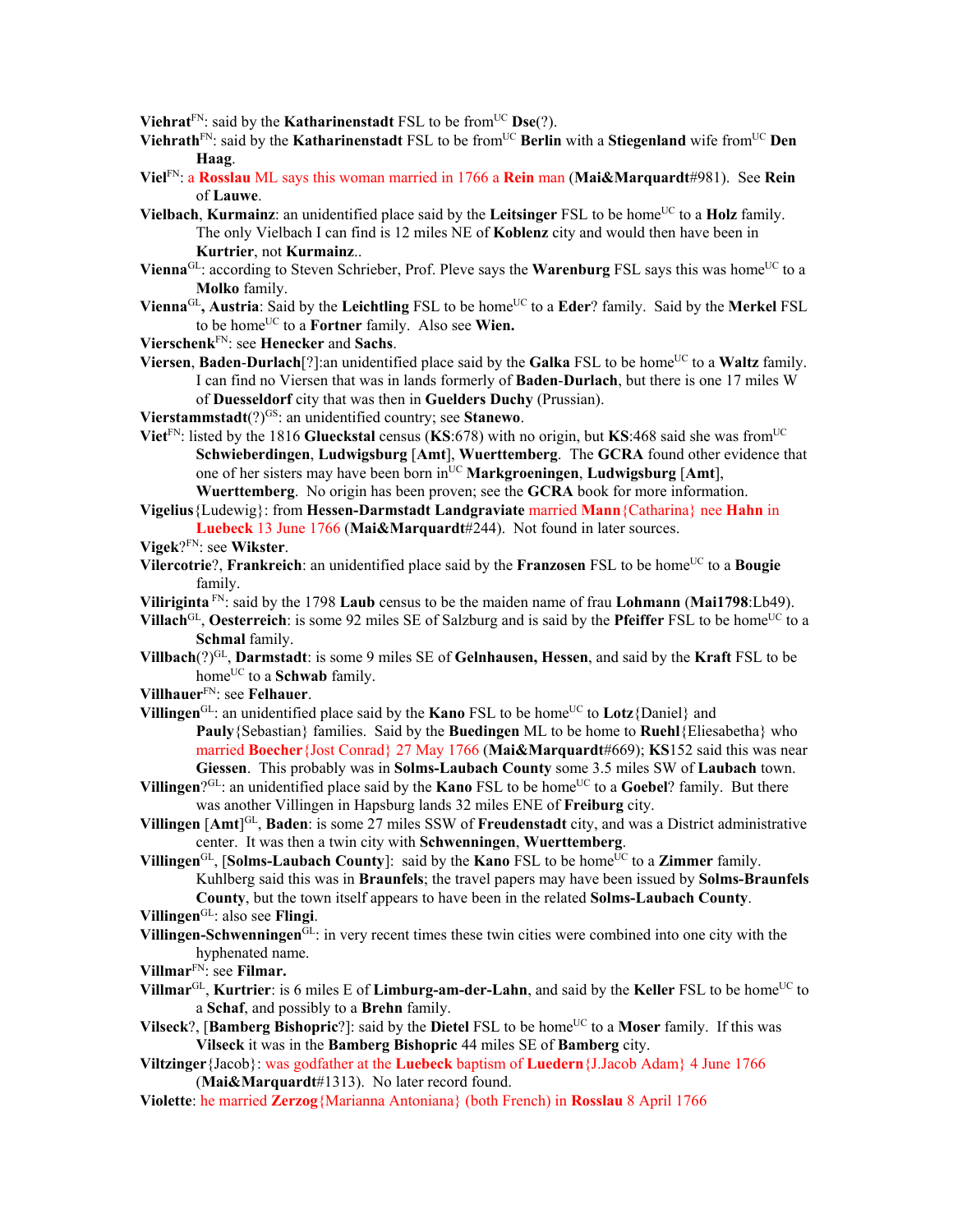(**Mai&Marquardt**#912). No later information.

**Virneburg County**: see **Loewenstein-Wertheim-Virneburg County**.

**Vischer**?**/Gaenslin**?FN: left **Nagold, Wuerttemberg** for the **Caucasus** in the 1800s. The family name is uncertain due to the settler's mother's remarriage.

**Vitois**FN: said Pleve to be a 1798 spelling for **Witna** of **Hoelzel**; I could not find this spelling.

- **Vitry, Champagne**, [**Frankreich**]: said by the **Brabander** FSL to be home<sup>UC</sup> to a **Widiu**? family. There are at least six Vitrys in **Champagne** povince, the largest of which is Vitry-le-Francois, Marne, Champagne-Ardenne, France, 45 miles SE of Reims city.
- **Vitsel**FN: see **Wenzel**.
- **Vixum**{Angelina}: go to **Fuchs**.
- **Viz**FN: said by the **Walter** FSL to be fromUC **Burkan**, **Freie Adelprovinz der alten Ritter**. The **Buedingen** ML says this Gies man from<sup>UC</sup> Burghuhn married in 1766 a Rauber woman; Stumpp says the Gies man was from<sup>UC</sup> Burghaun near **Huenfeld** (Mai&Marquardt#687).
- **Vizum**{Angelina}: go to **Fuchs**.

**Vliograd**(?)<sup>GL</sup>, **Hamburg**: an unidentified place said by the **Merkel** FSL to be home<sup>UC</sup> to a **Bruns** family. **Vockerode**GL: see **Vockenrode**.

**Vockenrode**GL, **Anhalt-Dessau**: must be **Vockerode**, **Anhalt-Dessau**, some 5 miles ENE of **Dessau** city, and said by Stumpp to have been home to a **Jost** man [who later went to **Paulskaya**] (**Mai&Marquardt**#939).

**Voder**{M.Magdalena}: was listed as the new wife of {Georg} the elder in 1798 (**Mai1798**:Dro8). **Vodyanoi Buyerak**VV: a variation of the Russian name for **Stephan**VV.

- **Voegele**FN: said by the 1816 **Glueckstal** census (**KS**:670, 673, 207) to be from **Nebringen**, **Boeblingen** [**Amt**], **Wuerttemberg**. Using **FHL**(1,475,200-1), the **GCRA** verified this origin. See the **GCRA** book for more detail.
- **Voegele**FN: also see **Ruf** of **Glueckstal**.

**Voegler/Vogler**<sup>FN</sup>: said by the **Holstein** FSL to be from<sup>UC</sup> **Rendsburg, Holstein**.

**Voegler**FN: this family name was found recorded in **Tann** marriage records 1762-1767; see **Flegel** trip.

- **Voelcker**: filed with the **Voelker** folk.
- **Voelkart**FN: see **Holgart**.

**Voelker/Volcker/Voelcker/Felker** interfiled here:

- **Felker**<sup>FN</sup>{Georg}: said by the **Bettinger** FSL #27 to be from<sup>UC</sup> Moens, Holstein. This couple must have died prior to the 1798 Volga census.
- **Voelker**<sup>FN</sup>{Johannes}: said by the **Galka** FSL #56 to be from<sup>UC</sup> **Glauburg**, **Gelnhausen**. For 1796 see **Mai1798**:Mv680, and for 1798 see Dr27?.
- **Voelcker/Voelker**{Catharina/Katharina}: from **Oberach** married **Kaemmerer**{Lorentz}in **Buedingen** 11 March 1766 (**Mai&Marquardt**#357). **KS**137 & 161 have **Voelker**. **KS**161 has **Urberach** near **Langen**. On 30 May 1766 {Lorenz} and wife arrived in Russia, he said to be from **Isenburg**  (**Kulberg**493). Not found in **T**. By 25 May 1767 **Kemer** and wife {Katharina} had settled at **Goebel** FSL #40, he said to be from **Grosserlach, Kurmainz**. In 1798 **Kaemerer** is still in **Goebel** but with a new young wife (**Mai1798**:Gb66).
- **Voelker**<sup>FN</sup>{Nicolaus}: said by **Kuhlberg**3223 and the **Huck** FSL #21 to be from<sup>UC</sup> **Isenburg** (no locality or country identified).
- **Voelker**<sup>FN</sup>{Heinrich/J.Heinrich}: said by both versions of the **Jagodnaja Poljana** FSL #40 to be from<sup>UC</sup> **Erbach** in the state of **Hessen. KS**161 says he was from **Er bach** with wife {Anna} heading for **Erbach**. No further information.

**Voelker**FN{Magdalena}: said by the **Koehler** FSL #18 to be the maiden name of frau **Manz**.

- **Voelker**{Klara}FN said by the 1798 **Schwed** census (Sw7) to have been from **Louis** but the family is not in the **Louis** FSL.
- **Voelker**{Elisabeth}: said by **T**4758 to be the deceased mother of Georg, Valentin, and Jacob (**T**4759- 4761). In 1768 the Recruiter Beauregard list (Lk83) said Jacob was from<sup>UC</sup> Bieber and had married the widow **von der Au**{Gertrude} and was the step-father of **von der Au**{Johann, A.Maria, and Elisabeth}, with his brother **Voelker**{Georg} also in the household. I did not find any of these **Voelker**s in any FSL. In 1798 Jacob was in **Luzern** (**Mai1798**:Lz27)and probably was among the first settlers there.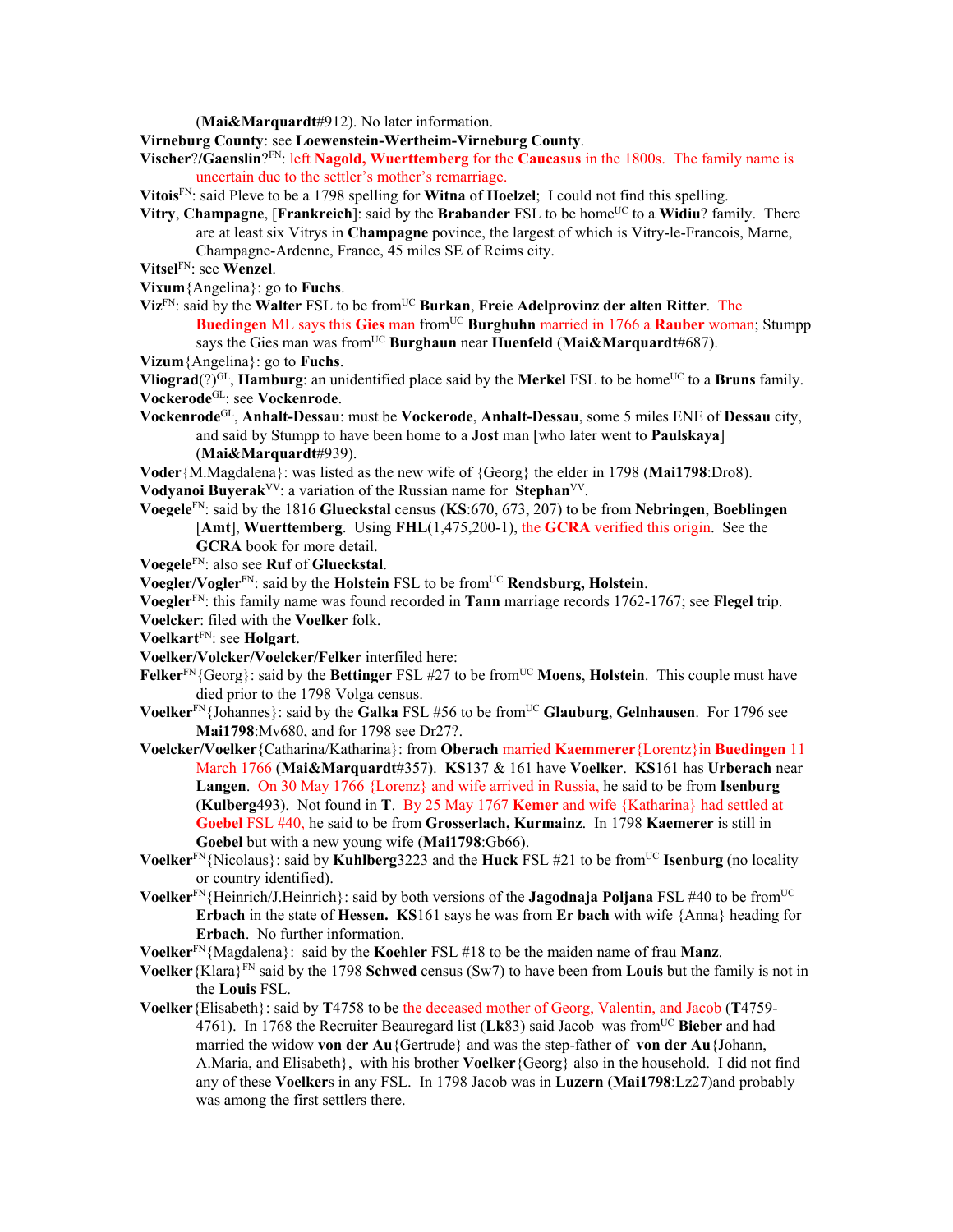- **Voelker**<sup>FN</sup> {Christina}: said by the **Norka** FSL #204a to be an orphaned daughter of {Nicolaus} living in the **Dick** household. For 1798 see **Mai1798**:Nr119.
- **Voelker**{A.Maria}: she apparently was the 1st wife of **Kimmel**{Hans/J.Adam}, with him as they left **Luzern** to go back to **Rohleder** in 1794 (**Mai1798**:Mv1621).
- **Voelker** {J.Heinrich}: said by the **Phillipsfeld** FSL #40 to be from<sup>UC</sup> **Grossmannsrode**. For 1789 see **Mai1798**:Mv2312, and for 1798 see Pp10, Sh27, Pl05. A son may have died in **Schlitz** 7 July 1766 (**Mai&Marquardt**#1281).
- **Voelker/Voelcker/Felker**FN{J.Michael}: **KS**161 says he was from **Eschau** near **Erbach** and his wife was **Orth**{Barbara Susanne}. From **Eschen Ort**{Susanna Barbara} married **Voelker**{J.Michael} also from **Eshen** in **Buedingen** 28 April 1766 [by 1767 they were in **Schwab** FSL #39 which said they were both from **Eschau, Erbach**] (**Mai&Marquardt**#600 & **KS**147 & 161). **KS**:161 says her name was **Orth** and that she was from **Eschern**? near **Erbach**. Also spelled **Felker** in 1798 see **Mai1798**:Sb34 and Fk36.
- **Voelcker/Voelker**FN{A.Barbara }: fromUC **Eschau** 30 June 1766 in **Buedingen** married **Eichmann** {J.Michael} (**Mai&Marquardt**#722). On 15 Sept 1766 they arrived in **Russia**, he said to be fromUC **Erbach** (**Kulberg**6113). By 12 Sept 1767 with an infant daughter they had settled at **Schwab** FSL #35. She apparently died well before 1798.
- **Voelker**{Georg}: by 25 Aug 1767 he, wife {Maria} and an infant son had settled at **Walter** FSL #54, he said to be from **Danzig**. Not found in **Kulberg** or in **T**.
- **Felker/Voelker**FN{Georg and Christian}: said by the **Walter** FSL #54 to be fromUC **Danzig**, **Free Republic**. Along with young {Christian} #106a he was identified as a **Voelker** family by the **Walter Research Group**.
- **Volcker/Voelker{**A.Maria Catharina}: married **Brant**FN{Caspar} in **Buedingen** on 20 March 1766 (**KS**123, **Mai&Marquardt**#450). **KS**123 had the name as **Voelker**. I could not find this couple in any published FSL.
- **Voelcker**FN{Helena/Helene}: married **Mons**{Bartholome} in **Buedingen** 11 March 1766

(**Mai&Marquardt**#410). **KS**146 has {Helene}. **KS**161 has {Helena}. No further information. **Voelker**FN: also see **Felker**.

- **Voelkershain**GL, **Hessen-Kassel Landgraviate**: is 19 km WSW of **Rotenburg-an-der-Fulda**.
- **Voelkershausen** GL: an unidentified place said to have been homeUC to the **Hellwig** family (**Lk**34), possible early settlers in **Zuerich**. There were at least 7 such placenames and/or similar variations in the German-speaking lands.
- **Voelkle**FN: **Gerhard Lang** found that this woman married in 1733 in **Sulzfeld** a **Beisel** man . She must have died probably in **Sulzfeld** before he married again in 1746.
- **Voeller**<sup>FN</sup>: said by the **Neidermonjou** FSL to be from<sup>UC</sup> [Wied-]Runkel [County]. I could not find this family in the 1798 censuses.
- **Voeller**<sup>FN</sup>: said by the **Norka** FSL to be from<sup>UC</sup> **Isenburg** (no locality mentioned). Spelled **Weller** in 1798 (**Mai1798**:Nr206).
- **Voeller**FN: also see **Gramm**.
- **Voellinger**FN: see **Fochlinger**.
- **Voellinghausen**?<sup>GL</sup>: an unidentified place said by the **Neidermonjou** FSL to be home<sup>UC</sup> to a Weiss {Johann} family; in notes Pleve thought this might be a **Weise** family fromUC **Vellinghausen**.
- **Voellinghausen**GL: also see **Vellinghausen**.
- **Voeltzing**: see **Foelzing**.

**Voerter**: see **Ferter**.

- **Vogel**{Martin}: with wife {Anna} and 2 children (:{Maria} 17.5 & {Johann} 13), he arrived in **Russia** 25 July 1766, said to be fromUC **Elsass** (**Kulberg**2695). Not found in **T**. By 1 July 1767 the parents had died and their orphaned daughter {Elisabeth 18} was an orphan living in the **Koch** household of {Caspar} at **Dietel** FSL #36a [she, evidently mistakenly said by the Pleve team to be from **Elsass –** ed.]. No further information identified.
- **Vogel**FN{Jacob}: Lutheran, from **Hessen-Darmstadt Landgraviate**, arrived **at Flensburg, Schleswig Royal Duchy** in June 1762. With wife {Sophia} and 2 children, he deserted **Denmark** in May 1765 (**EEE** p.630). By July 1766 they were settled at **Doenhof** FSL #22 which gave his name as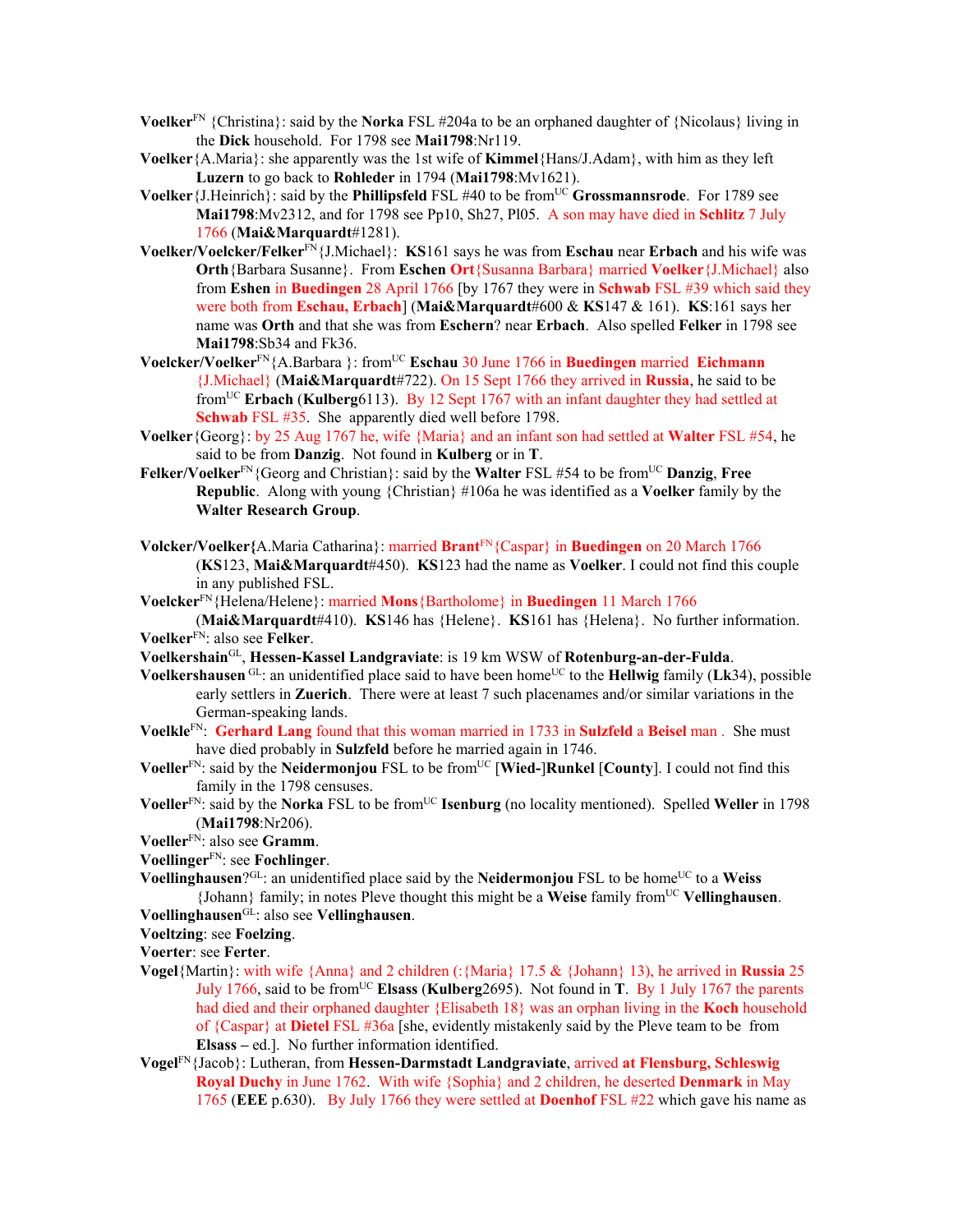{J.Jacob} and said he was fromUC **Darmstadt** (no locality mentioned). They may have been the couple who were in 1766 godparents to a **Weitzel** child in **Buedingen** (**Mai&Marquardt**#1297).

- **Vogel**FN{Heinrich}: Lutheran, with wife {Margaretha} by June 1767 he was settled in **Dobrinka** FSL #63 which said he was from<sup>UC</sup> **Oberpesin** $(?)$ , **Zorn** $(?)$ .
- **Vogel**FN{Johann}: Lutheran, with wife {Margaretha} by June 1767 he was settled in **Dobrinka** FSL #62 which said he was from<sup>UC</sup> Oberpesin(?), Zorn(?).
- **Vogel**FN: listed by the 1816 **Glueckstal** census (**KS**:671, 470) with no origin. Using **FHL**(1,569,090), the **GCRA** proved origin in **Reutlingen**, **Reutlingen** [**Amt**], **Wuerttemberg**. See the **GCRA** book for more detail.
- **Vogel**{Martin}: married **Fick**{Sabina}in **Rosslau** 28 May 1765 (**Mai&Marquardt**#833). {Martin}and wife {M.Viktoria} wirh infant son {Joseph} before 10 June 1766 had settled at **Graf** FSL #23, he said to be from **Mannheim**, **Kurpfalz**.
- **Vogel**<sup>FN</sup>{Lebrecht}: said by the **Grimm** FSL #51 to be from<sup>UC</sup> **Isenburg** (no locality mentioned).
- **Vogel**{M.Sophia}: Reformed, **EEE** p.583 said she was the wife of **Schmall**{J.Georg} who settled first in **Denmark** and then in **Grimm**.
- **Vogel**FN{J.Wilhelm}: Lutheran, from Massbach, Lichtenburg Amt, Hessen-Darmstadt Landgraviate arrived Schleswig city, Schleswig Royal Duchy in May 1761 as the farm hand of Pappenheim{Alexander}. In May 1765 he asked permission to leave Denmark. Before 1775 he had settled in Grimm (1775 census #60). For 1798 see **Mai1798**:Gm51.
- **Vogel**<sup>FN</sup>: said by the **Kamenka** FSL to be from<sup>UC</sup> **Weissensulz**(?)/**Weisensulz.**
- **Vogel**{Abraham}FN: said by the 1816 **Kassel** census (#9) and by **KS**:469 to be fromUC **Doerrenbach**, **Bergzabern** [**Amt**], **Pfalz**. However, the **GCRA** could not find him in either of the three **Dorrenbach**s. See their book for more.
- **Vogel**FN{Johannes/J.Georg}: married **Kratz**{A.Martha} in **Buedingen** 16 March 1766 (**Mai&Marquardt**#437). By 3 Aug 1767 he with wife {Anna} and an infant son{Johann}, had settled at **Katharinenstadt** FSL #158 said to be from<sup>UC</sup> Sigila(?), Nassau; and then to have moved to **Dobrinka** in 1768. Not yet identified in 1798.
- **Vogel**{A.Gertraut}: the 1798 **Norka** census gives this as the maiden name of the wife of **Alt**{J.Heinrich} (Mai1798:Nr54). Said by the **Buedingen** ML to be from<sup>UC</sup> Schwarzenfels and to have married in **Buedingen** on 21 April 1766; by 1767 this couple was in **Norka** (**Mai&Marquardt**#567). For more details see http://cvgs.cu-portland.edu/origins/a/alt\_norka.cfm.
- **Vogel**<sup>FN</sup>{Christoph}: said by the **Ober-Monjou** FSL #35 to be from<sup>UC</sup> **Reichenschlerch**? with **Lenkof**/**Leikam** step-sons in the household.
- **Vogel**<sup>FN</sup>: said by the **Orlovskaya** FSL to be from<sup>UC</sup> **Belleresdorf**. . The wife's maiden name was given as **Bessler** in 1798 (**Mai1798**:Or17).
- **Vogel/Vagel**{Jochel}: **KS**:82 and 161 say this party of 5 from<sup>UC</sup> **Boem** in 1764 was sent on to the **Saratov** area as part of the group of colonists transported under the command of Captain Paykul and Cornet Rehbinder. **KS**162 says he (spelled **Vagel**) left **Boem**(?) in 1764 with wife and 3 chidren. I have not found them in any published FSL.
- **Vogel**{M.Anna}: daughter of {Johann} a Franconian soldier married **Hausner**{J.Thomas} .5 Feb 1767 in **Woehrd** (**Mai&Marquardt**#830). Not found in any later source.

**Vogel**FN: also see **Fogal**.

- **Vogelbach**{Jacob}: fromUC **Waldshut** in the **Schwarzwald** married **Brede**{Dorothea} in **Friedberg** 16 April 1766 (**Mai&Marquardt**#316). Not found in **KS**. They arrived in **Russia** 4 July 1766 (**Kulberg**2200). Not found in **T**. By July 1767 they had settled in **Seelmann** FSL #9 which said he was fromUC **Elzach, Schwarzwald**. For 1794 and 1798 see **Mai1798**:Mv2720 and Ps36.
- **Vogelein**FN{Elisabeth}: a **Luebeck** ML says this woman married **Mueller** {Andreas} 10 Aug 1765; by 27 Oct 1766 this couple had settled **Katharinenstadt** FSL 34 with one young son (**Mai&Marquardt**#24). The **Katharinenstadt** FSL # says **Mueller**'s wife was from **Gross-Umstadt, Hessen**.
- **Vogeler**<sup>FN</sup>: said (no locality mentioned) by the **Boregard** FSL to be from<sup>UC</sup> **Bayreuth**. I could not find this family in the 1798 Volga censuses.
- **Vogelhuber**FN: also see **Foerderer** of **Glueckstal**.
- **Vogelmann**FN{J.Georg/Johann}: fromUC **Elwangen** married **Noetheus**{A.Maria} in **Buedingen** 1 April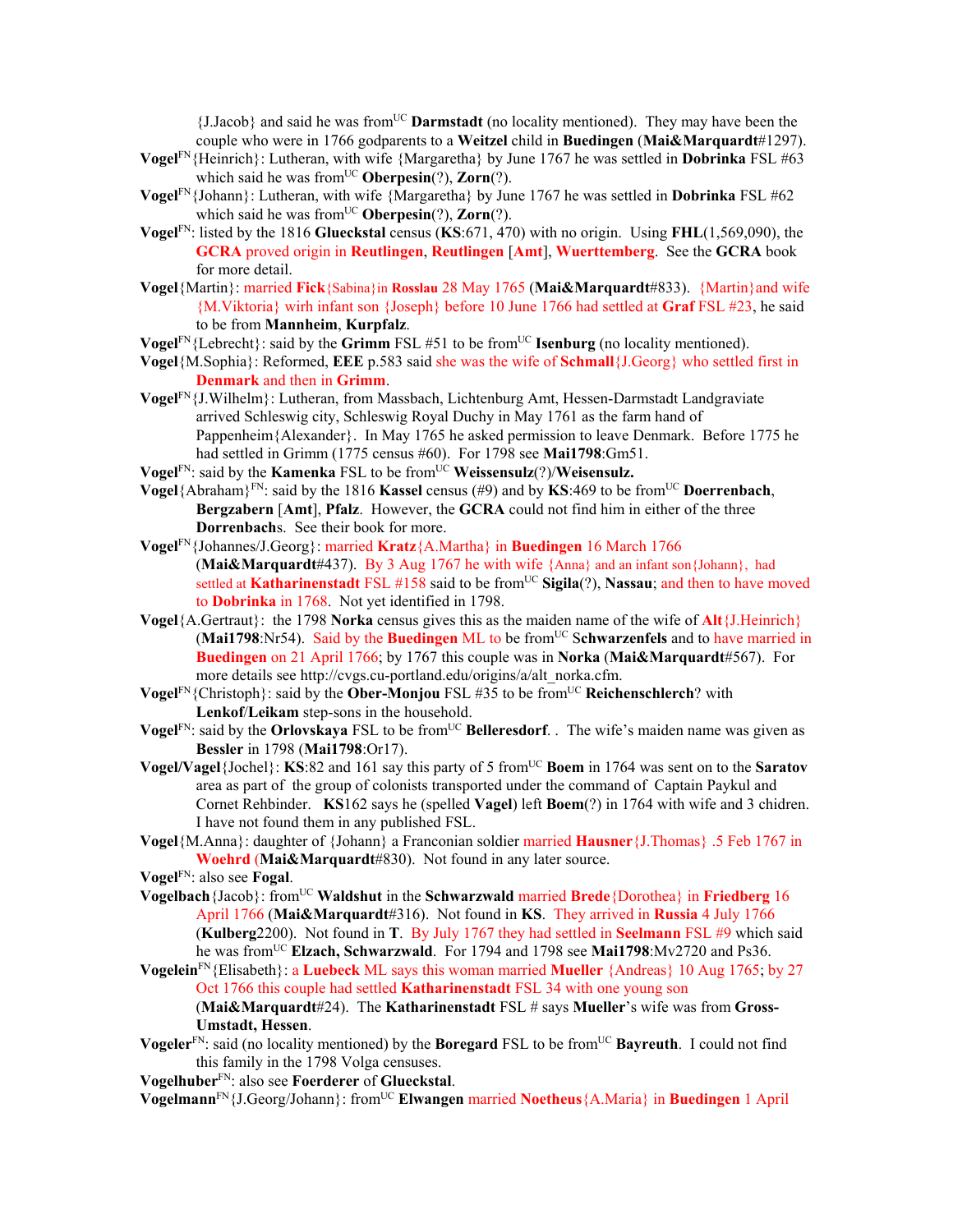1766 (**Mai&Marquardt**#466). On 4 July 1766 he and {Anna} and 1 child arrived in **Russia**, he said to be fromUC **Weilburg** (**Kulberg**2200). By 20 June 1767 {Johann & M.Anna} and 1 child had settled at **Kamenka** FSL#79, he said to be from<sup>UC</sup> Elwangen. **KS**162 says he was from **Offenbach.** 

**Vogelsang**FN{Christian}: arrived at **Flensburg, Schleswig Royal Duchy** in May 1762. With wife and 2 children in May 1765 he requested permission to leave **Denmark**. Later they were recorded in the church books of **Neu-Saratowka** colony near **St. Petersburg** (**EEE** p.630).

**Vogelsang**GL: see **Fogelsang**.

- **Vogelsteller**{A.Susanna}: daughter of the former{Matthaes} married **Six**{Johann} in W**oehrd** 12 May 1766 both of **Steinbuehl** (**Mai&Marquardt**#808). **KS**158 has {A.Susanne **Math**} – is this a mistake? … or was she a **Math** widow? On 12 Sept 1766 {Johann & Anna} with 3 children arrived in **Russia**, he said to be from **Darmstadt** (**Kulberg**4831). Later in 1766 they with no children took transport in **Oranienbaum** for the **Volga** on which trip he died (**T**3990-3991). Not found in any published FSL.
- **Vogler**{A.Kath.}: married **Grens**{J.Mich.} in **Buedingen** 19 April 1766 (**Mai&Marquardt**#558 & **KS**131). They settled at **Holstein** FSL #36 and in 1798 in **Holstein** (**Mai&Marquardt**#558) and **Mai1798**:Ho23. **KS** 162 lists this couple.
- **Vogler**<sup>FN</sup>{Nicolaus}: said by the **Norka** FSL (#130) to be from<sup>UC</sup> **Isenburg** (no locality mentioned). For 1798 see **Mai1798**:Nr31, 32 and 167. The wife's maiden name is given as **Nagelschmidt** in 1798 (Nr31).
- **Vogler**{Karl Wilhelm}: **KS**:82 and 162 say this party of 7 from<sup>UC</sup> **Ren(d)sburg** in 1764 was sent on to the **Saratov** area as part of the group of colonists transported under the command of Captain Paykul and Cornet Rehbinder. **KS**162 says **Rendsberg** was near **Kiel**. I have not found them in any published FSL.
- **Vogler**FN: also see **Voegler**.
- **Vogt**<sup>FN</sup>: said by the **Bauer** FSL to be from<sup>UC</sup> Wiebelsheim, Kurpfalz-Leiningen and to have gone to **Dittel** in 1768. I could not find this family in **Mai1798**.
- **Vogt**<sup>FN</sup>: said by the **Belowescher Kolonien** FSL to be from<sup>UC</sup> **Mainz** (no locality mentioned).
- **Vogt**<sup>FN{</sup>Andreas}: said by the Stumpp supplement to the **Dietel** FSL to be from  $\overline{UC}$  **Mecklenburg** (no locality indicated). For 1798 see **Mai1798**:Dt59.
- **Vogt**FN{Charlotta}: said by the 1798 **Dietel** census to be the wife of Herr **Wamboldt** (**Mai1798**:Dt48).
- **Vogt/Voight**<sup>FN</sup>{Nicolaus}: Lutheran, from Leutershausen in the Barony on land assigned to the Noble Count **von Wise** in **Kurpfalz**, arrived at **Fridericia, Juetland Royal Province** in May 1760. Reregistered in a Danish German colony in April 1763 (**EEE** p.631). By July 1767 he had settled in **Dietel** FSL #26 which said he was from<sup>UC</sup> Leiterhausen(?), **Kurpfalz**. For 1798 see **Mai1798**:Dt4, 45.
- **Vogt<sup>FN</sup>: said by the <b>Kamenka** FSL to be from<sup>UC</sup> **Krautheim**, **Kurmainz.**
- **Vogt**<sup>FN</sup>: said by the **Katharinenstadt** FSL to be from<sup>UC</sup> **Alsterbach, Pfalz**.
- **Vogt**FN: see **Ganser** of **Laub**.
- **Vogt**<sup>FN</sup>: said by the **Orlovskaya** FSL to be from<sup>UC</sup> Stassfurt.
- **Vogt**FN: said by the **Warenburg** FSL to be fromUC **Kleburg**, **[**Kur**-]Sachsen**. For 1796 and 1798 see **Mai1798**:Mv2997,Wr61,62,Hz21.
- **Vogt/Volgt**{given name?} **Anhalt-Dessau** archival records report that this begger widow originally from **Sachsen** left from **Oranienbaum, Dessau** in 1766 for **Russia** (**Mai&Marquardt**#1164 & **KS**162). Not identified in any later source.
- **Vogt**{Elisabeth}: married **Hummel**{J.Michael}8 April 1766 in **Rosslau** (**Mai&Marquardt**#910). **KS**136 had the year wrong: 1765. Not found in any later source.
- **Vogt**{Joh.}: **KS**162 says he left **Dornholzhausen** near **Hamburg** with wife and 5 children. No further information.
- **Vogt**{Simon}: married **Manneweiler**{M.Amalia} in **Danzig** 2 June 1765, both said to be from the **Pfalz**  (**Mai&Marquardt**#760). No further information.
- **Vogt**FN: this family name was found recorded in **Schotten** parish records for many generations prior to 1767; see **Flegel** trip.
- **Vogt**FN: also see **Focht**, **Fokht**, and **Voit**.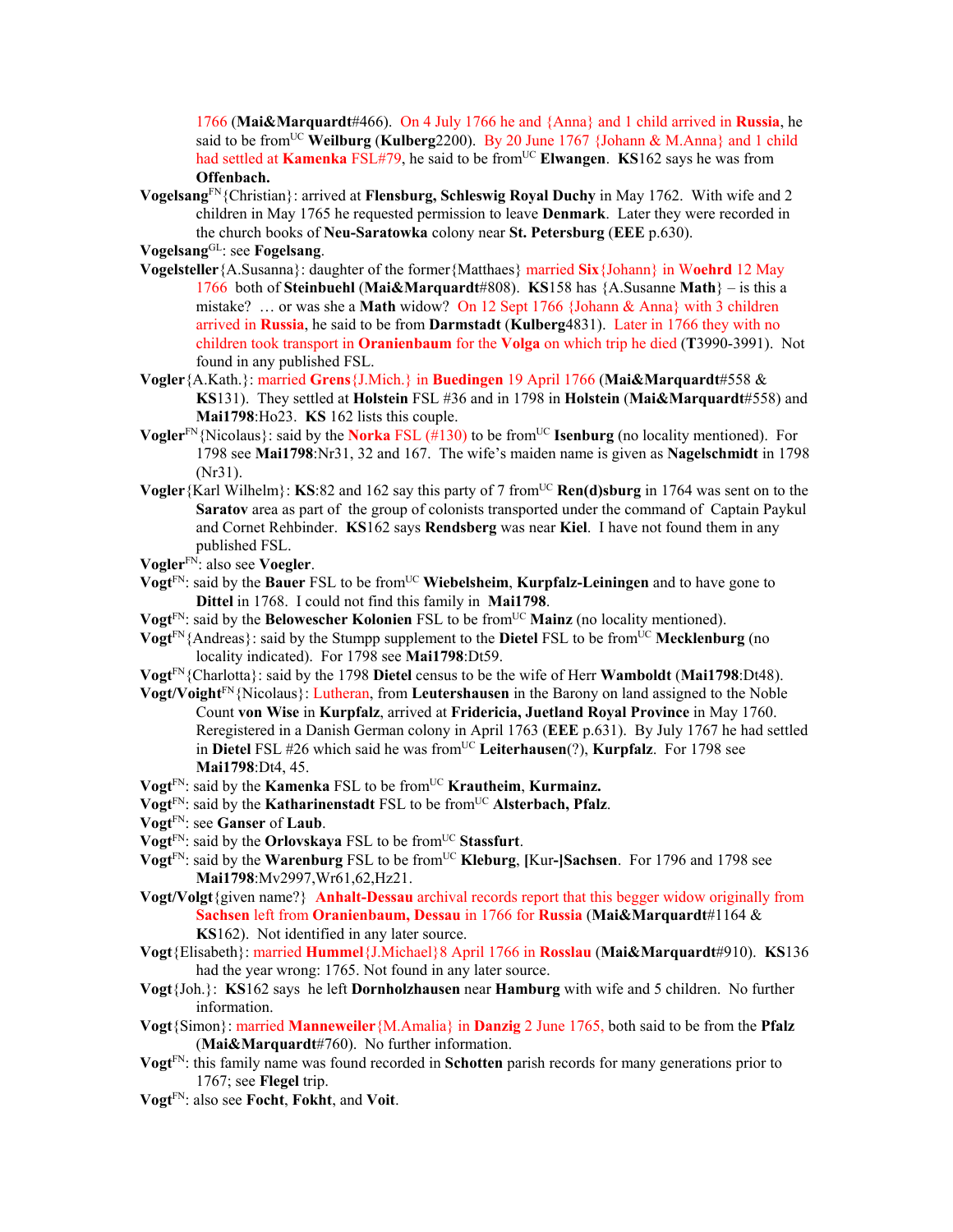**Vogtland**: see **Voitgtland**.

**Vogtstadt**<sup>GL</sup>: said by the **Buedingen** ML to be near **Hamelburg** and to be home<sup>UC</sup> to a **Rohner** woman who in 1766 married a **Bretz** man; by 1767 this couple was in **Koehler**; Hoffman spelled it **Hammelburg** (**Mai&Marquardt**#632). This must be **Fuchsstadt** of the Fulda Bishopric, some 2 miles SW of **Hammelburg** city.

**Voht**: go to **Boht**.

**Voight**FN: see **Focht** and**Vogt** .

**Voigt**{Simon}: fromUC **Pfalz** married **Manneweiler**{M.Amalia} in **Danzig** 2 June 1765

(**Mai&Marquardt**#760 & **KS**120). Not found in later sources.

- **Voigt**FN: also see **Focht**.
- **Voit<sup>FN</sup>:** said by the **Husaren** FSL to be from<sup>UC</sup> Gnewin?, **Polen**. Spelled in 1798 **Voit** (Mai1798:Hn19), **Woyd**, (Sv24), and **Vogt** (Wt90). Also spelled **Woitt**.
- **Voit**FN: also see **Veil**.
- **Voitgtland**: is another spelling for **Vogtland**, by 1750 this was a geographical term covering the area roughly bounded by **Plauen** and **Auerbach** in the north, **Cheb** (now in the Czech Republic) in the south, and **Hof** (Bavaria) in the west. Much earlier there had been a country whose lands were often hotly contested by neighboring jurisdictions.
- Voitling {Helena Magdalena Sophie}: daughter of the former {J.Peter} of<sup>UC</sup> **Bruck** married **Lampel**{Erhard} in **Woehrd** 2 May 1766 (**Mai&Marquardt**#790). **KS**141 says **Bruck** was near **Erlangen**. Not found in **Kulberg** or in **T**. By 5 Sept 1766 {Erhard & Magdalena} had settled at **Lauwe** FSL #42, he said to be from<sup>UC</sup> **Bruck**, **Erlangen**. In 1798 the family name was given as **Lambel** (**Mai1798**:Mo54,Jo30).
- **Volbing**FN{Catharina/Anna/Katharina}: a **Luebeck** ML reported her marriage to **Geist**{J.Caspar} 22 August 1766 (**Mai&Marquardt**#194 & **KS**129). **Kulberg**#6609 has **Geist**{Caspar} fromUC **Darmstadt** with wife {Anna} [A.Katharina??]. I did not find them in any later source.
- **Volchmer** {M.Elisab.}: from<sup>UC</sup> **Hesse-Homburg**, a son of hers and of her **Pricht** husband was baptized in **Luebeck** 1 July 1766 (**Mai&Marquardt**#1323). Not found in any later source.
- **Volck**: filed with the **Volk**.
- **Volcker**: filed along the **Voelker** folk.
- **Volckers**/**Volker s**FN: **Bonner** proved both that this was the maiden name of the widow **Weber** of **Balzer** (FSL #98) and that she was baptized in **Leustadt**.
- **Volckmoth**{A.Eva}: from the **Wuertzburg Bishopric** she was godmother at the **Sipple** baptism in **Buedingen** 27 June 1766 (**Mai&Marquardt**#1213). Not found in any later source.

**Volet** FN: see **Volert**.

- **Vol(1)ert/Wohlert/ Wollert** FN{Hans Jacob}: two families said by the **Dreispitz** FSL to be from<sup>UC</sup> **Haefnerhasslach**, **Wittenberg**. In 1798 the family name was spelled **Volet** (**Mai1798**:Mv515).
- **Vol(l)ert/Wohlert/ Wollert/Volet/Wolet** FN{J.Michel}: Lutheran, fromUC **Haefnerhaslach**, **Ginlingen Amt**, **Wuerttemberg**, arrived at **Schleswig city, Schleswig Royal Duchy** in July 1761. With wife {Catharina} and 6 children, he deserted the German colonies in **Denmark** in July 1764 (**EEE** p.648). By September 1766 they were settled at **Dreispitz** FSL #10 which said he was from<sup>UC</sup> Haefnerhaslach, Wittenburg, likewise his elder sons: {J.Jacob} at #6 and {Georg Christoph} at #20 who was called **Wolet**(?). In 1798 the family name was spelled **Volet** (**Mai1798**:Mv515).
- **Volger**{Barbara}: half-sister of **Meier**{Christoph} who settled first in **Denmark** and then in **Sherbakovka** FSL #4 (**EEE** p.521).
- **Volger**FN: according to the **Buedingen** ML a Volger woman married a **Grens** man in 1766; by 1767 the couple was in **Holstein** (**Mai&Marquardt**#72).
- **Volgt**: go to **Vogt**.
- **Volhynia**: an area now in northern **Ukraine** which covered most of the present-day provinces of Volynska, Rivnenska, and Zhytomyr, plus some to the south.
- **Volk** and **Volck** interfiled just below:
- **Volk**<sup>FN</sup>: said by the **Katharinenstadt** FSL to be from<sup>UC</sup> **Penshausen, Sachsen**.

**Volck/Volk**{Eva}: fromUC **Weickersheim** married **Kraus**{J.Kaspar} in **Buedingen** 17 April 1766

(**Mai&Marquardt**#553). **KS**140 has **Waigandshain** near **Westerwald/Rennerod,** and **Volk**.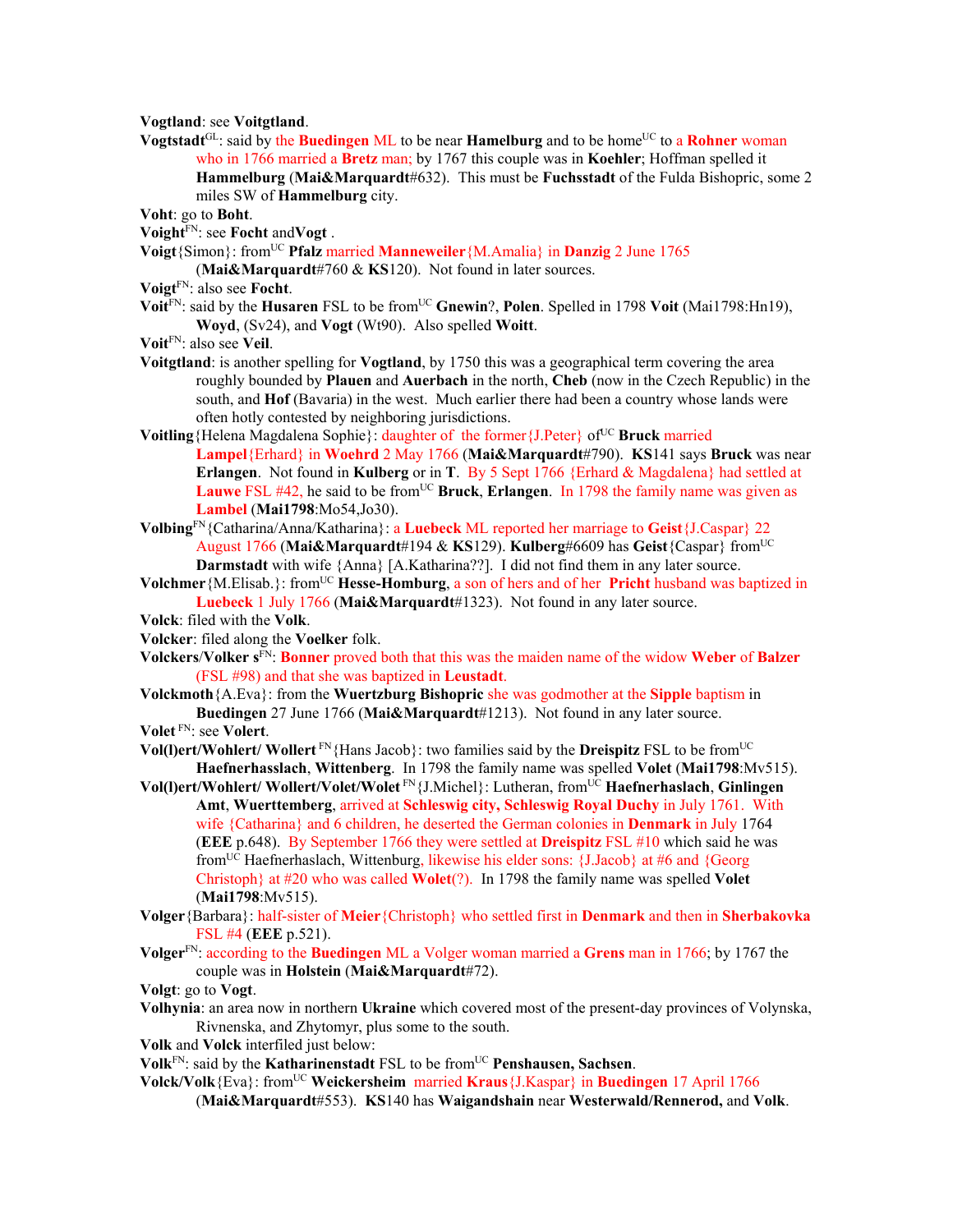**KS**162 has **Kraus** of **Freienseen**. On 8 Aug 1766 this couple arrived in **Russia**, he said to be from **Laubach** (**Kulberg**4158). Not found in **T**.By 20 July 1767 {Kaspar & Eva} had settled at **Krasnoyar** FSL #116, he said to be fromUC [**Solms-**]**Laubach** [**County**].

- **Volk**FN{Georg/J.Georg}: on 8 Aug 1766 {Georg} & wife {Maria} arrived in **Russia** he said by to be fromUC **Braunfels**. Not found in **T**. By 26 June 1767 {J.Georg & M.Katharina} had settled at **Kukkus** FSL #29 he said to be from **Allendorf, Braunfels**. In 1798 this couple was still living in **Kukkus** (**Mai1798**:Kk41).
- **Volk**<sup>FN</sup>: said by the **Paulskaya** FSL to be from<sup>UC</sup> Staufenberg. According to the 1798 **Kind** census frau Volk's maiden name was **Hasselbach** (**Mai1798**:Kd07).
- **Volck**{A.Barbara}: from **Birckel, Breuberg** married **Stumpf**{J.Leonhard} in **Buedingen** 22 May 1766 (**Mai&Marquardt**#659). **KS**162 has **Birkert** near **Hoechst** in the **Odenwald**. On 29 Aug 1766 with her **Stumpf** husband she arrived in **Russia** (**Kulberg**5140). Not found in **T**. She and her husband with son {Jacob} had settled at **Warenburg** FSL #39, he said to be from **Oberaltenbernheim, Kastel**(?). In 1798 with a 27 yr-old son he was living as a widower in **Warenburg** (**Mai1798**:Wr75).
- Volck/Volk {J.Nicolaus & Magdalena}: from<sup>UC</sup> Ober Klingen, Churpfalz, their daughter died in **Buedingen** 14 May 1766 (**Mai&Marquardt**#1219). On 12 Sept 1766 **Volk**, wife {Catharina} and 4 children arrived in **Russia**, he said to be from **Pfalz** (**Kulberg**5756). Not identified in any later source.

- **Volkach**?GL: see **Folkakh.**
- **Volkartshain**GL, **Stollberg-Gedern County**: is 6 km NE of **Gedern** city.
- **Volkers**FN: see **Volckers**.
- **Volkershiem**, **Biberach Imperial City**: is 13 km NNW of **Biberach-an-der-Riss**; it was in a small exclave of the Imperial City.
- **Volkersheim**, **Hildersheim Bishopric**: is 20 km SE of **Hildesheim** city.
- **Volkersheim**  $GL$ , : an unidentified place said to have been home<sup>UC</sup> to the **Schmidt** {Johannes} family (**Lk**33), possible early settlers in **Zuerich**. This may have been **Volkartshain**, **Voelkershain** or one of two **Volkersheim**s. Kuhlberg said this was in **Neukirch**, but so far I have not been able to figure out what that refers to. See **Fonnershain**.
- **Volkersweiler**GL, [**Pfalz-**]**Zweibruechen** [**Duchy**]: is some 21 miles ESE of **Stambach**: a transcription of Weisbach records says that the **Artzer** man who married in Winterbach and then went to **Seewald**  came from here, according to **Darrell Brungardt**.
- **Volkovo**<sup>VV</sup>: a variation of the Russian name for **Schaffhausen**<sup>VV</sup>.
- **Volksberg**, **Zabern** [**Amt**], **Elsass**: is some 14 miles N of **Zabern**/Saverne, and thought by the **GCRA** to be home<sup>UC</sup> to the **Mueller** who went to **Glueckstal**.
- **Voll**FN: settled in 1817 in **Gueldendorf, Odessa**; family records found by **Curt Renz** in **Kirchardt, Sinsheim parish,** and **Bockschaft**, all in **Baden**.
- **Voll/Voltz**FN{Marg.}: the **Buedingen** ML says this woman fromUC **Ornshausen** married 25 April 1766 **Ziegler**{Johann}; by 1767 they were at **Pfeiffer** FSL 63 (**Mai&Marquardt**:#594).
- **Vollert**?<sup>FN</sup>: said by the **Paulskaya** FSL to be from<sup>UC</sup> Lembach. I could not find this family in the 1798 Volga censuses. Also see **Holgart** of **Paulskaya**.
- **Vollert**FN: also see **Volert**.
- **Vollerwiek**?<sup>GL</sup>, **Holstein**: is some 53 miles W of **Kiel** city, and said by the **Laub** FSL to be home<sup>UC</sup> to a **Benedickt** family.
- **Vollingen**<sup>GL</sup>, **Braunschweig**: an unidentified place said by the **Katharinenstadt** FSL to be home<sup>UC</sup> to **Seibert** of **Dunkelspuehl**'s wife.
- **Vollmer**<sup>FN</sup>: said by the **Katharinenstadt** FSL to be from<sup>UC</sup> **Langeraltar**(?).
- **Vollmer**FN: also see **Volmar.**
- **Vollmer**<sup>VV</sup>: another spelling for **Volmer**<sup>VV</sup>.
- **Vollmer Lugowoj**<sup>VV</sup>: a combined German-Russian name for **Volmer**<sup>VV</sup>.
- **Vollmerz**GL, [**Degenfeld County**]: is some 15 miles SSW of Fulda city, and said by the **Orlovskaya** FSL to be home<sup>UC</sup> to a **Zinnkann** family.
- **Volmar/Vollmer**FN: said by the **Volmer** FSL to be fromUC **Dirkheim, Kurpfalz.** Later spelled **Volmer.**

**Volk**FN: also see **Folk**.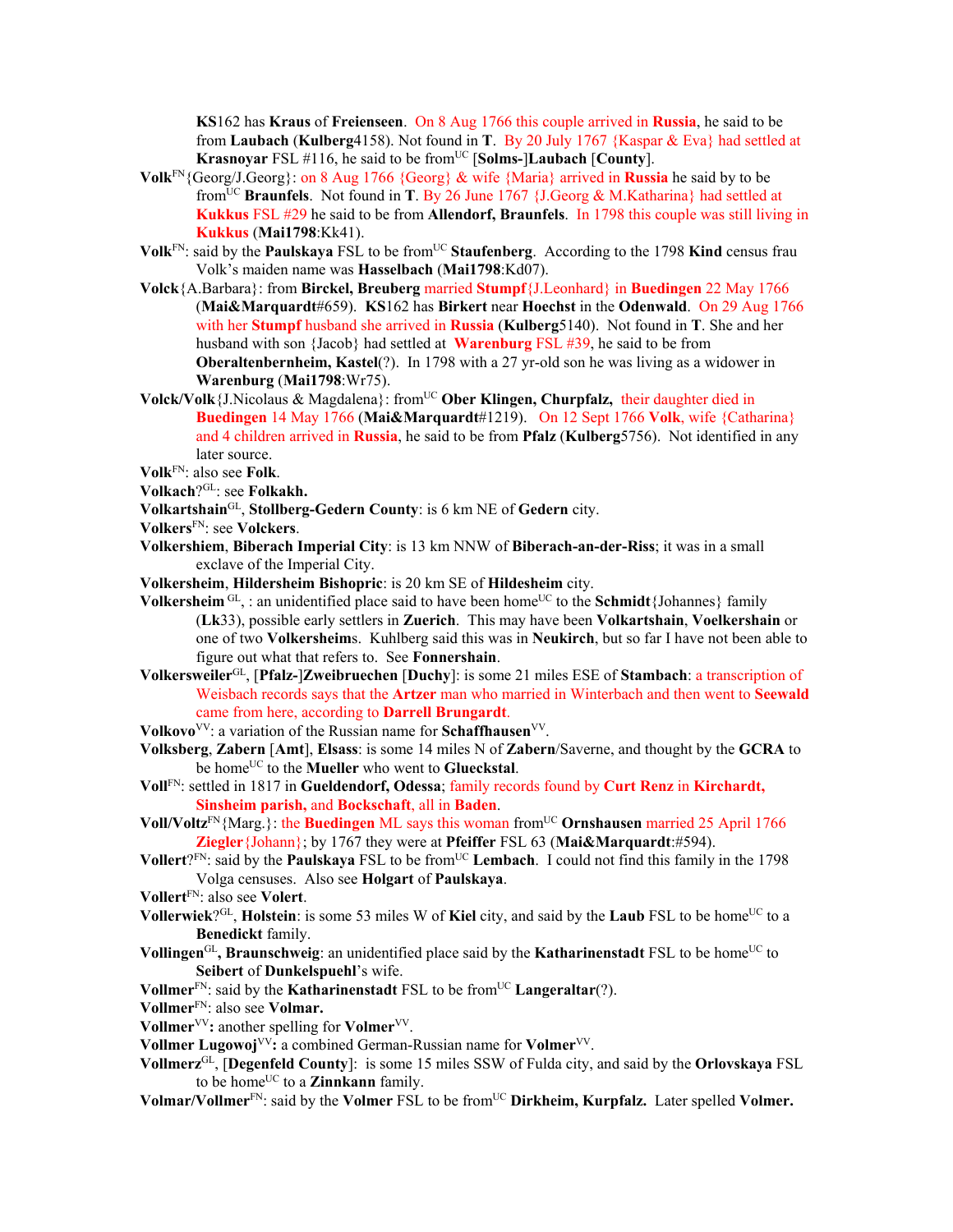**Volmar**<sup>VV</sup>: another spelling for **Volmer**<sup>VV</sup>.

**Vollmar**VV**:** another spelling for **Volmer**VV.

**Volmer**FN: said by the **Brabander** FSL to be fromUC **Berlingen**, **Kurmainz**.

**Volmer** FN: said by the **Neidermoniou** FSL to be from<sup>UC</sup> **Wabern**?.

**Volmer**  $\text{FN}$ : said (no locality mentioned) by the **Stahl-am-Tarlyk** FSL to be from<sup>UC</sup> **Hamburg** [Imperial **City**]. For 1798 see **Mai1798**:St5 and 42.

**Volmer**FN: also see **Vollmer** and **Volmar**.

**Volmer**VV (aka **Folmar, Folmer, Kopenka, Kopjonka, Kozenka, Lugowoj, Lugovoye, Volmar, Vollmar, Vollmer, Vollmer Lugowoj)** is a Catholic village on the western side of the Volga River. Its FSL was first published in Pleve, The German Colonies ..., pp.467-474. According to that, the first settlers were from the following places with the family names shown here in parens: from **Alzey, Kurpfalz**: (**Dornus, Fuss, Gak/Hack/Haag**?**, Wentzel**); from **Amorbach, Mainz**: (**Damm**); from **Aschaffenburg, Kurmainz**: (**Ril/Riel/Roehl**?); from **Bamburg**: (**Sauer**); from **Biburg**: (**Iskhom**?); from **Branfels**: (**Becker**); from **Bril/Bruehl**(?): (**Platz**); from **Burg, Kurmainz**: (**Brost**); from **Dirkheim, Kurpfalz**: (**Volmar/Vollmer**); from **Frankenheim, Wuerzburg**: (**Schering**); from **Fulda**: (**Braun**); from **Gardheim/Hardheim**(?), **Wuerzburg**: (**Akhtshteter/Hochstetter**?); from **Geperkh/Hepberg**(?), **Kurmainz**: (**Sieb**); from **Gernsheim [sic for Koenigheim], Kurmainz**: (**Stang{Sebastian}, Zorn**); from **Gruenstadt, Pfalz**: (**Gross**); from **Heilbronn**: (**Hohlmann, Schmidt**); from **Hertzheim, Kurmainz**: (**Lang**); from **Kaiserslautern, Kurpfalz**: (**Schroh**); from **Karlstadt, Wuerzburg**: (**Feser**?); from **Kervel**(?), **Kurpfalz**: (**Stohr**); from **Kirchheimbolanden, Kurpfalz**: (**Litikh/Littig/Littich**?); from **Koenigheim**, **Tauberbischsheim**, **Kurmainz: (Stang{Sebastian}**36**);** from **Krentznach, Kurpfalz**: (**Beilmann**); from **Kromburg**: (**Schwartz**); from **Kusel, Zweibruechen**: (**Mosmann**); from **Memmingen**: (**Wiessner**); from **Neustadt, Kurpfalz**: (**Gutkeim**); from **Neustatt Haardt**(?), **Kurpfalz**: (**Roth**); from **Offenbach, Kurpfalz**: (**Huss**); from **Roshta**(?), **Kurpfalz**: (**Armbruster**); from **Rothenburg**: (**Eberle**, **Kraus**); from **Selz, Kurpfalz**: (**Aks/Ochs**?); from **Starenkburg**(?), **Heppenheim**: (**Weikauf**); from **Ulm**: (**Dreher**); from **Wittlich, Trier**: (**Roskopf/Grosskopf**?); from **Worms, Kurpfalz**: (**Eter**?**, Gertner/Gaertner, Graf**); from **Wuerzburg**: (**Riegelmann**); from **Zweibruechen**: (**Tag**, **Uhrich**). **Volskoye**VV: a variation of the Russian name for **Kukkus**VV. **Voltz**FN: see **Volz** & **Voll**. **Volz/Voltz**FN{Leonhard}: said by the **Balzer** FSL & **KS**162 to be from **Hohenlohe**, while **KS**:162 said he

was from **Oehringen**, [**Hohenlohe County/Principality**]. **Bonner** proved that **Voltz** was born and baptized in **Oehringen**. For 1798 see **Mai1798**:Bz46, 60, 80.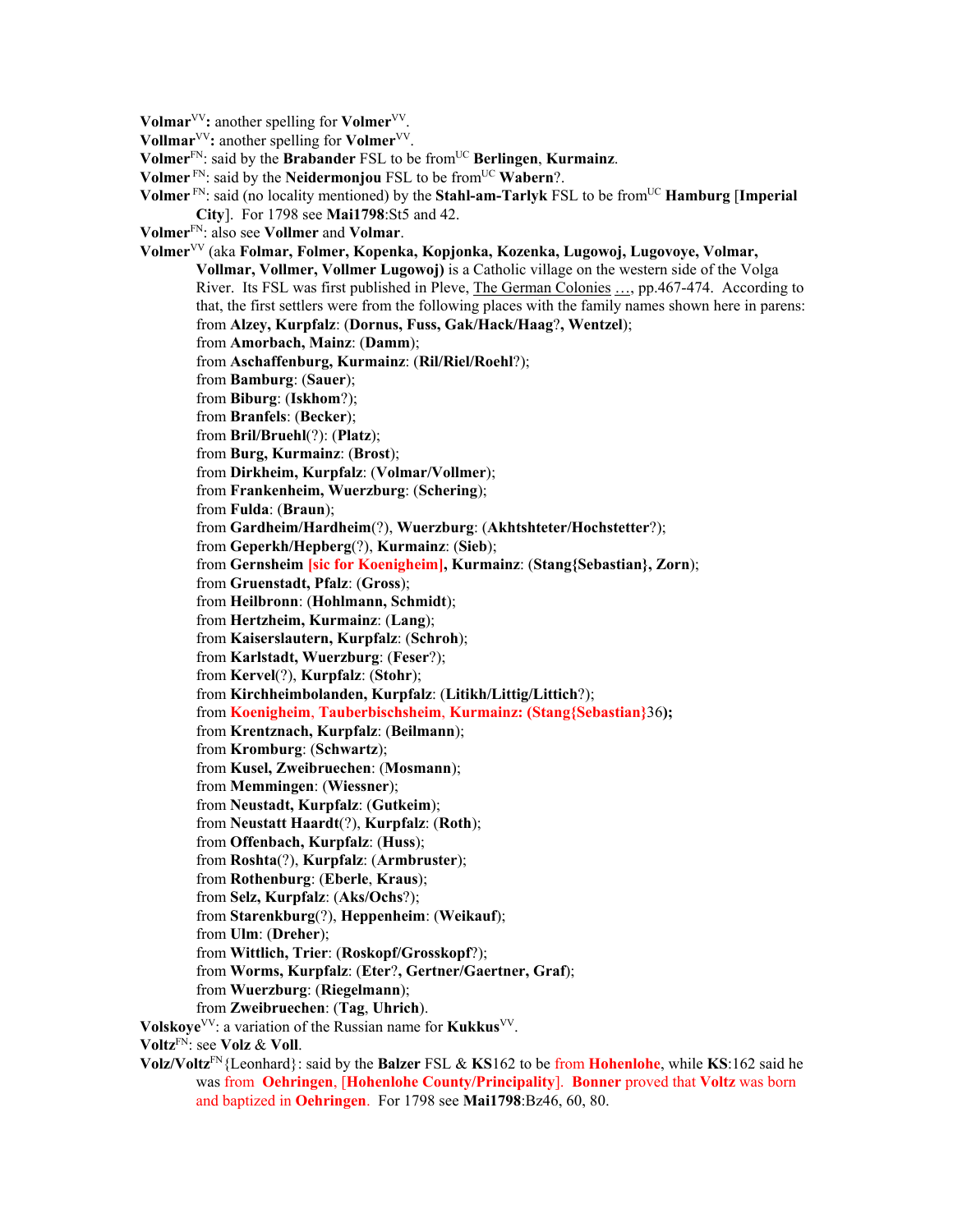- **Voltz**{Margretha}: was a godmother at the baptism in **Luebeck** on 18 August 1764 of a daughter of **Hoessell**{J.Sigmund} and his **Beussel** wife {Margaretha} (**Mai&Marquardt**#1337). Not found in any later source.
- **Volz/Velz**{Margaretha}: married **Lucas**{Peter} in **Rosslau** 1 June 1766 (**Mai&Marquardt**#996 & **KS**144). **KS**162 has **Volz**. Before the end of 1766 she died (**T**3510).
- **Volz**FN: also see **Falz** and **Vajas**.
- **Volz**{Jacob of Balzer? and then Nebraska}<sup>RN</sup>: in the 19th century did partial lists of setters for many colonies often indicating Hessen origins.
- **von Anben**<sup>FN</sup>: said by the **Bauer** FSL to be from<sup>UC</sup> **Burgwedel**, **Holstein** with **Burg** step-children in the household. I could not find the **von Anben**s in **Mai1798**.
- **von Bracken**? FN: said by the **Enders** FSL to be from<sup>UC</sup> **Luebeck** (no locality given). ). I could not find this family in the 1798 Volga censuses.
- **von Bruen**{Doro.}: nee **Ostwald**, daughter of **Ostwald**{Otto Fried. & Mari. Dorot.} in 1766 of whom {Otto Fried.} is listed as having died on trip from **Oranienbaum** to the **Volga** (**T**5522-5524).
- **von Bruen**{J.Georg}: married **Ostwaldt**{Johanna Dorothea} in **Rosslau** on 10 April 1766 (**Mai&Marquardt**#943, **KS**123). I could not find this couple in any published FSL, **Kulberg**, or **T**.
- **von der Au<sup>FN</sup>:** said by the **Boregard** FSL to be from<sup>UC</sup> **Bleicherode**. I could not find this family in the 1798 Volga censuses.
- **von der Au/Derau**{Heinrich}: arrived in **Russia** 12 Sept 1766 with wife {Gertruda} and 5 children (**Kulberg**4527). Later in 1766 this family took transport in **Oranienbaum** for the **Volga** on which trip {Heinrich} died (**T**4771-4775). said by **T**4771 to be the deceased husband of Gertraut (**T**4772) and father of Johann, A.Maria and Elisabeth (**T**4773-4775). About 1768 Johann[es] and Elisabeth were said by the Recruiter Beauregard list (**Lk**83a where the family name was spelled **Derau**) to be step-children in the **Voelker**{Jacob} household into which their mother Gertrude had married (**Lk**83). In 1789 Johannes moved from **Luzern** (so may have been among the **Luzern** first settlers) to **Schoenchen** (**Mai1798**:Mv1615). In 1798 Johann[es] having moved from **Schoenchen** was in the **Wittmann** census (Wm24), and A.Maria, may have married a **Verfahr** and may still have been in **Schoenchen** whence she is said to have come to **Susannental** (Sn34).
- **von der Au**{Johannes}: of **Luzern**, see **von der Au**{Heinrich}.
- **von der Au**{J.Konrad}; this man is listed in the 1798 **Paulskaya** census (**Mai1798**:Pl13) but but I could not locate him in any FSL or in the **T**.
- **von der Au**{Johann}: **KS**:119 said this man was from<sup>UC</sup> **Vadenrod** near **Alsfeld**. I could not find him in any FSL.
- **von der Giese**<sup>FN</sup>: said by the **Boregard** FSL to be from<sup>UC</sup> **Rotterdam**. I could not find this family in the 1798 Volga censuses.
- **von der Haid**FN{J.Peter}: see **Haid**.
- von der Leyen County<sup>GS</sup>: this country 1711-1806 held scattered lands all a bit E of Lorraine Province, **France**: (1) around Oberkirchen NE of St Wendel, (2) around St. Ingbert, (3) around Auersmacher just N of Saargemuend, and (4) more extensively W and S of **Blieskastel**, including Ommersheim, Ormesheim, Erfweiler, Rubenheim, Gersheim, Nieder Gallbach, Medelsheim, and Atheim.
- **Von Geldt**FN: see **von Gulder**.
- **von Gleichen**GS: see **Herrschaft von Gleichen**.
- **von Gulder**FN: go to **Gulder**.
- **von Gutein**(?) $G<sup>L</sup>$ , **Baden**: said by the **Dietel** FSL to be home<sup>UC</sup> to a **Michel** family.
- **von Gutstein**(?) **Domaene**GS, **Pfalz**: an unidentified German state, see **Marnsaberg**. Until 1735 there was a **Gutenstein Barony**.
- **Vonhausen**, **Isenburg-Buedingen County**: is 2 miles SSW of **Buedingen** city. **Bonner** proved that **Reiss** married his **Schad** wife here, that **Lohrengel** had married a woman whose family name is unclear here, and that **Iskam** married a **Doerr** woman here, before they all left for **Balzer**. **KS**124 says this **Bopp/Popp** man who settled in **Messer** was fromUC **Vonhausen**
	- (Mai&Marquardt#503; and Messer FSL #82). The Buedingen ML said this was home<sup>UC</sup> to a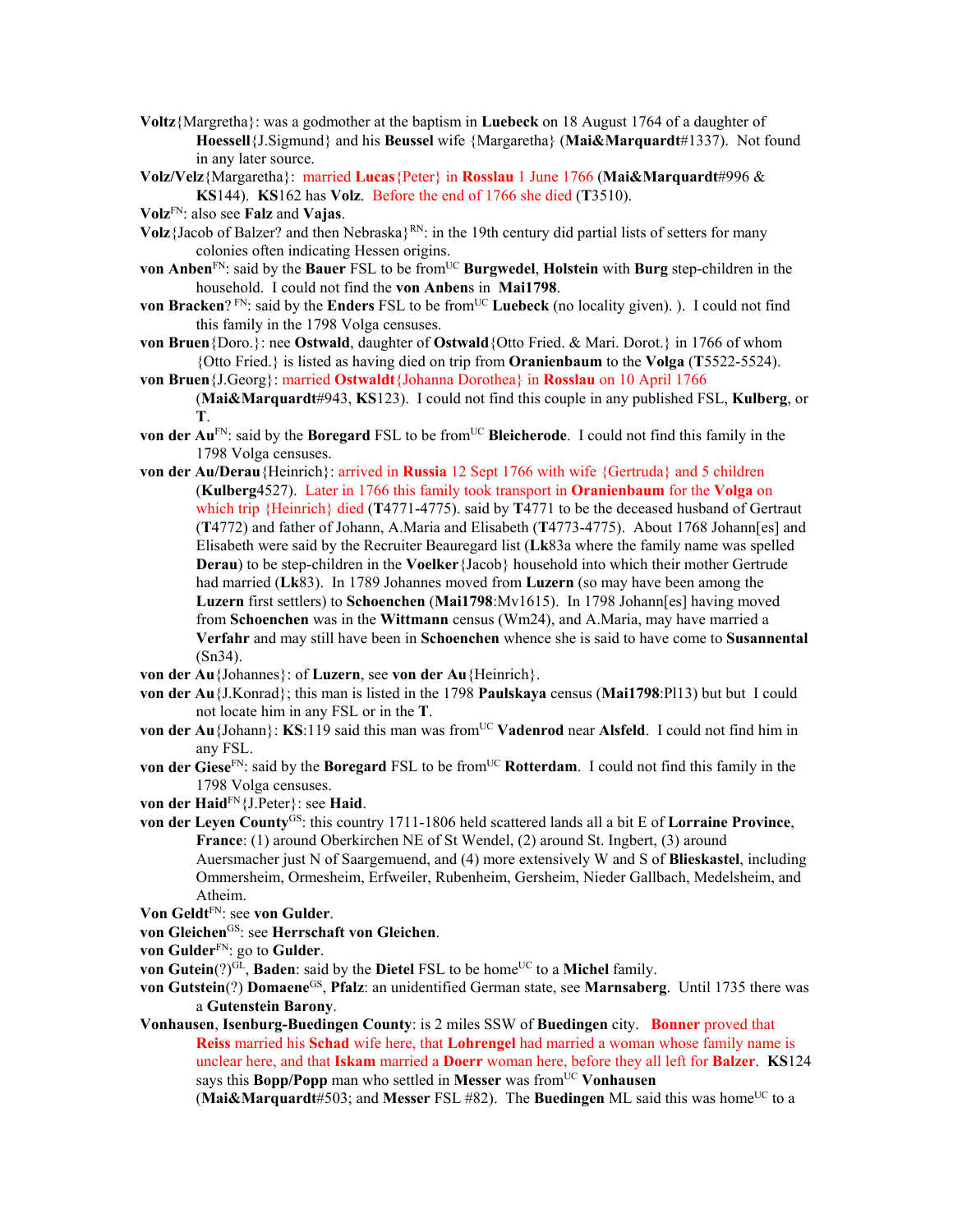**Jaekel** man [who went to **Moor**] (**Mai&Marquardt**#538). **Bonner** proved that the **Helwig** man who settled in **Moor** married here where his **Bomersheim** bride was baptized; he also proved that **Iskam**{J.Georg} who settled in **Moor** was baptized here. **Bonner** proved that **Hohnstein** {Johannes} was baptized here and married a **Siebold** woman said to be fromUC here; all of whom settled in **Norka**. Said to have been home<sup>UC</sup> to a **Hein** man (Lk94), a probable early settler of **Zuerich**. **KS**124 says **Daut**{J.Heinrich} left here with wife {A.Maria}; no date given and I did not find them in any published FSL.

- **von Hess/Geiss**?/von **Hesz**{A.Elisabeth}: married **Sabelfeld** {Andreas} 17 July 1766 in **Luebeck**  (**Mai&Marquardt**#190). Not found in **T**. By17 Aug 1767 he, wife **Geiss**?{A.Elisabeth}, and 4 children ages 4 months to 18 years had settled at **Katharinenstadt** FSL #161, he said to be from **Nassau-Usingen**. **Die Luebecker Traulisten** has her as a von **Hesz** (**Ka**161). By 1798 {Andreas} had died and she was still living in **Katharinenstadt** as a relatively young **Sabelfeld**  widow (**Mai1798**:Ka106).
- **von Hesz**: goto **von Hess**.
- **von Holstein**<sup>FN</sup>{Karl W.}: said by the **Merkel** FSL (#44) to be from<sup>UC</sup> **Mecklenburg**. Not found in **Kulberg**.
- **von Maanen**{Voiter}: married **Bosse**{Cornelia} the widow of Herr **Sebitz** in **Luebeck** 10 October 1765 (**Mai&Marquardt**#1178). Not found in any later published source.
- **von Momol**FN: see **Kartlein**.
- **von Monjay**{Mrs. Augustina Margara & Mr.}: were witnesses at the 26 April 1765 **Luebeck** baptism of a son of **Schneider**{Nicolaus} and his wife **Schultz**{M.Sophia}(**Mai&Marquardt**#1339). Not found in any later source.
- **Von Nordig**FN: said by the **Neidermonjou** FSL to be fromUC [**Hessen**-]**Darmstadt**. I could not find this family in the 1798 censuses.
- **von Platten**FN{Bernhard}: single from **Pommern** arrived in **Russia** on 25 July 1766 (**Kulberg**2536 & **KS**148). Not found in any later source.
- **von Rau**FN: said by the **Kano** FSL to be an orphan boy in the **Mueller**{J.Christian} household. I could not find him in the 1798 Volga censuses.
- **von Seelbach**{Maria}: married **Sorg**{Ilmerhanss} in **Friedberg** 22 April 1766 (**Mai&Marquardt**#328). Not found in any later source.
- **von Seydlitz/Sendlitz**{Susanna}: married **Juesque**{Martin} 16 June 1766 in **Luebeck**

(**Mai&Marquardt**#97). **KS**137 has **Tuesque** and **Sendlitz**, and has the wrong year: 1765. Not found in any later source.

- **von Ulm Barony**<sup>GS</sup>: was a small barony just W of **Biberach** city.
- **von Winkelmann**FN: see **Winkelmann**.
- **von Wipler**<sup>FN</sup>: said by the **Kano** FSL to be from<sup>UC</sup> **Untitz**. I could not find this family in the 1798 Volga censuses.
- **Voon**?<sup>FN</sup>: said by the **Rothammel** FSL to be from<sup>UC</sup> **Filmar/Villmar, Trier**.
- Vorarlberg Barony<sup>GS</sup>: a large barony situated at the eastern end of Lake Constance and owned by the Habsburg family.
- **Vorath** FN: said by the 1798 **Laub** census to be the maiden name of frau **Sommer** (**Mai1798**:Lb40). **Vorath**FN: see **Vorrath**.

**Vorbach**FN: go to **Forbach**.

- **Vorbrecht**<sup>FN</sup>: said by the **Schaefer** FSL to be from<sup>UC</sup> **Zimmern**, **Wuerttemberg** [sic?]. They surely had died prior to the 1798 Volga censuses.
- **Vorderweidentahl**GL, **Bergzabern** [**Amt**], **Rheinpfalz**: was 5.5 miles NW of **Bad Bergzabern**. Using **FHL**#193,201 was proven by the **GCRA** to be home to the **Faiock**/**Veiock** family that settled in **Kassel** as well as going to Rohrbach, Odessa; at least three of the **Feiock** children were born in Darstein just north of Vorderweidentahl. Vorderweidentahl was also proven by the GCRA as home to the **Hof**/**Hoff** and **Tschitibner/Stebner** families that went to **Kassel**.

**Voronezh**: see **Riebensdorf**.

- **Vorrath**<sup>FN</sup>: said by the **Laub** FSL to be from<sup>UC</sup> **Krusenfeld**?, **Mecklenburg**. In 1798 spelled **Vorath** (**Mai1798**:Lb39).
- **Vorstadt**<sup>GL</sup>: an unidentified place said by the **Kano** FSL to be home<sup>UC</sup> to the **Fischer**{Karl Christian}